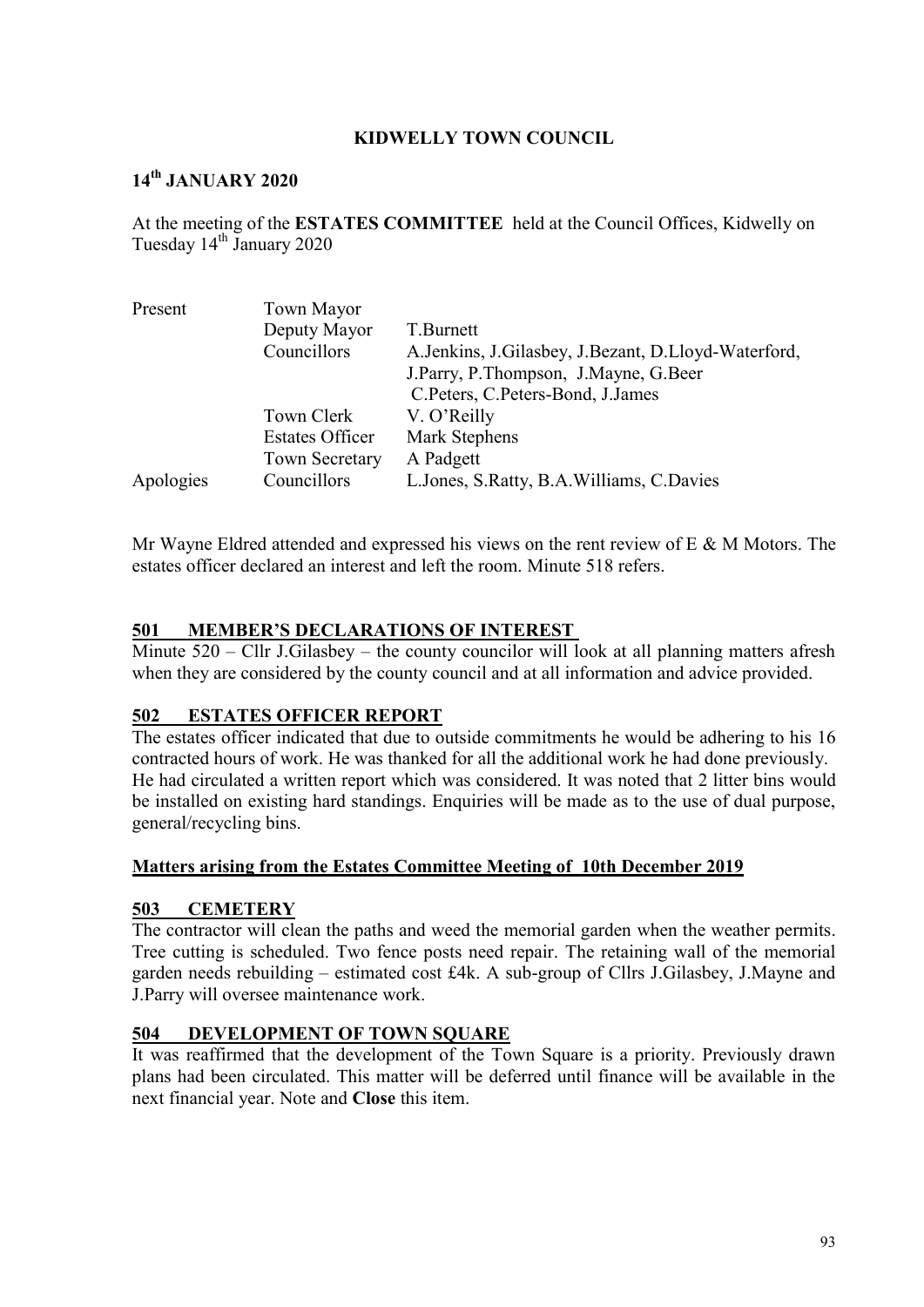### **505 MAINTENANCE OF MYNYDD MOUNTAIN**

Reports of 4 wheeled drive vehicles using the mountain area have been received, destroying wildlife and habitats. Signs have been placed requesting all vehicles to keep to the designated routes only. Future preservation of the habitat will be included in the General Maintenance Plan. Note and **Close** this item.

## **506 LEASE OF THE FORESHORE**

It was noted that the Crown Estate's requirement for the council to pay legal fees incurred by entering into a lease for the foreshore had been dropped and the rent had been reduced to £400 per annum. Lack of benefits to the council, cost of upkeep and liabilities and exclusion clauses in the new lease were concerns expressed. It was previously **RESOLVED** not to renew the lease in its present form, but negotiate more favourable terms. A response has been prepared and will be sent. The construction of the slipway by a Mr Peters will be investigated.

### **507 MAINTENANCE OF INTERPRETATION PANELS**

Interpretation panels need painting with preservative. The Probation Service will be requested to carry out this work. The upkeep of the panels will be included in the General Maintenance Plan. Note and **Close** this item.

#### **508 REGISTRATION OF LAND AT MYNYDD PLAY AREA**

The council solicitor has indicated that the unregistered area of land cannot be claimed by the town council as proof of use has not been proven. The asset transfer documents will be scrutinised to determine whether possessory title of this area was included in the transaction.

### **509 LAND AT KINGSWOOD**

It was previously **RESOLVED** to sell a small triangle of land at Kingswood – offers in the region of £500. The land is on a steep slope and is very expensive to maintain as the trees border the A484 and need regular cutting by specialist contractors at a cost in excess of £5k per cut. No tenders have been received. The conservation of this land will be included in the General Maintenance Plan. Note and **Close** this item.

### **510 QUAY WALL**

The quay wall – which has listed building status – is in need of attention. Only one tender for a structural survey has been received. It was previously **RESOLVED** to accept the tender of £580 inc VAT and proceed with the survey. This will be done during the summer period. Note and **Close** this item.

### **511 LAND NEAR 27 HOREB ROAD – PURCHASE OF H3 – "***in camera"*

This matter was held in camera because of its financially sensitive nature. It was noted that the sale is progressing.

### **512 ANIMAL HOUSING ON GL20**

Councillors A.Jenkins and J.Parry did not speak while the public spoke but were present.

A request for animal housing has been received. A neighbour had provided a written list of grave concerns, he and others had over the proposal and the existing arrangements of the tenancy. It was noted that a revised application had been made for a 15 sq ft hard standing and 2 pig arcs to house 12 animals.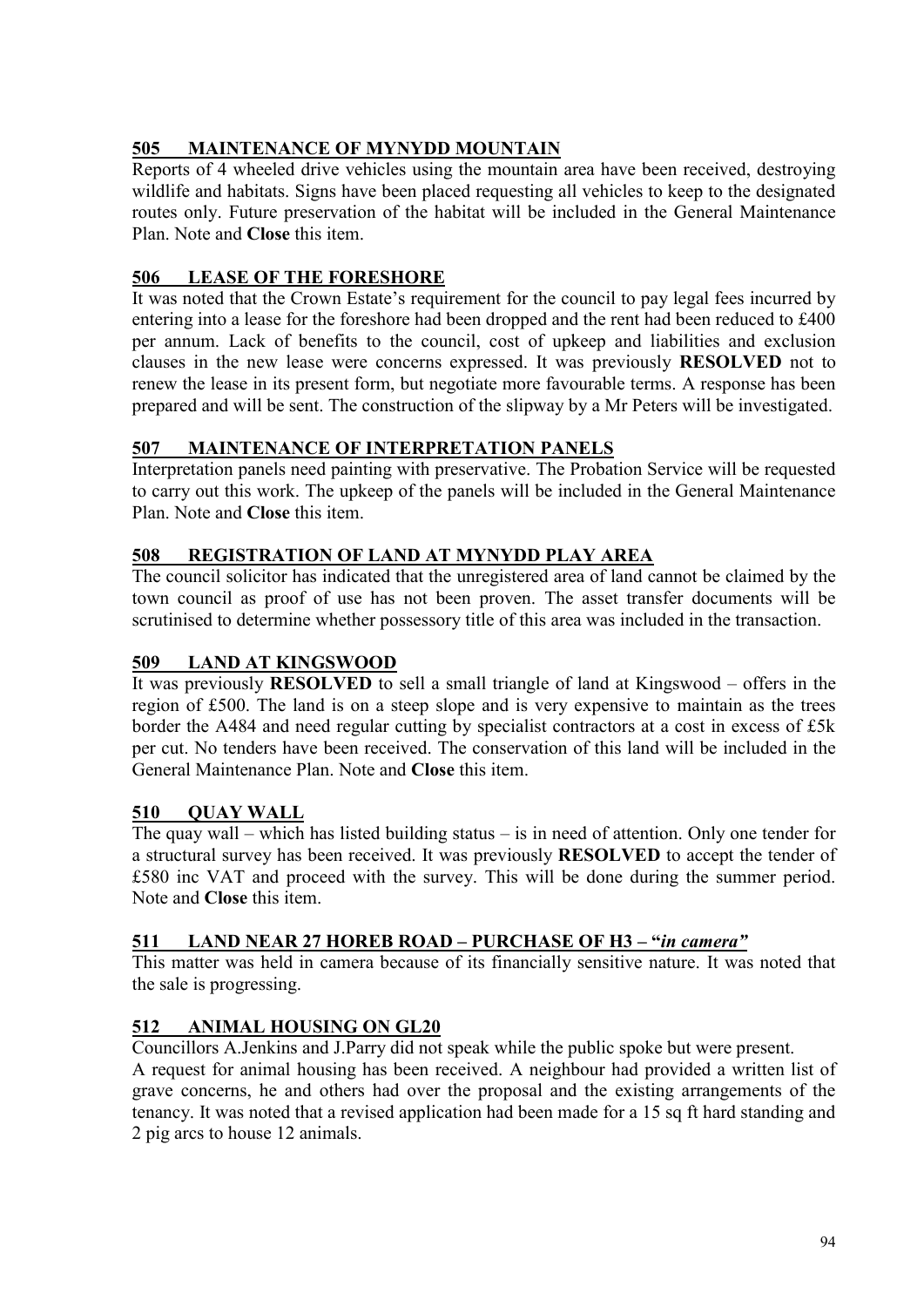# **513 HISTORY SHED EXPERIENCE**

A consultation meeting will be held on  $10<sup>th</sup>$  February 2020. Posters are to be circulated and the event advertised. It is anticipated that the meeting will make clear many of the outstanding queries that need to be clarified before the project can go ahead. The council has agreed in principal to support the venture, which is recognised as a valuable asset to the town.

### **514 DIANA MEMORIAL GARDEN**

Care of the garden will be added to the General Maintenance Plan. Note and **Close** this item.

## **515 COMMUNITY ORCHARD**

Incredible Edibles is in negotiations with the county council to site the orchard in the half moon area of Parc Stephens car park. This matter will be closed until further information is available. Note and **Close** this item.

### **516 TRAMWAY MAINTENANCE**

Residents of Meinciau Road have been dumping rubbish at the rear of their properties, onto the tramway at Brynhefin fields. This has caused waterlogging in the field. Letters will be sent to the tramway licencees requesting that they stop dumping rubbish. Quotations for clearing the ditch along the tramway will be sought. Future clearance work will be included in the General Maintenance Plan. Note and **Close** this item.

## **517 KIDWELLY IN BLOOM - ROUNDABOUTS**

Two local businesses have agreed to sponsor development work on the two roundabout at Parc y Bocs and Commissioners's Bridge. It was previously **RESOLVED** to obtain licences from the county council to allow work to be carried out at these locations.

### **518 H19 - RENT REVIEW** *– in camera*

A valuation is being determined.

### **519 AGRICULTURAL TENDERS**

GLa8 – It was **RESOLVED** to offer a new 5 year tenancy at an annual rent of £330 GLa11 – It was **RESOLVED** to offer a new 5 year tenancy at an annual rent of \$420 GL33 – It was **RESOLVED** to offer a new 5 year tenancy at an annual rent of £160

| Ref     | Type | Proposed                 | Location                         | Applicant |
|---------|------|--------------------------|----------------------------------|-----------|
|         |      | Development              |                                  |           |
| S/39976 | Full | Change of use of         | Office Block, Waungadog,         | Mr Dyfrig |
|         |      | existing office block to | Stockwell Lane, Kidwelly, SA17   | Dalziel   |
|         |      | funeral directors office | 4PP                              |           |
|         |      | and chapel of rest       |                                  |           |
| S/39983 | Full | Detached prefabricated   | Land adjacent to 4 Wern Terrace, | Ms Emma   |
|         |      | garage. Shed on a        | Horeb Road, Mynyddygarreg,       | Wheatland |
|         |      | concrete base            | Kidwelly, SA17 4RB               |           |

### **520 PLANNING APPLICATIONS**

There were no observations.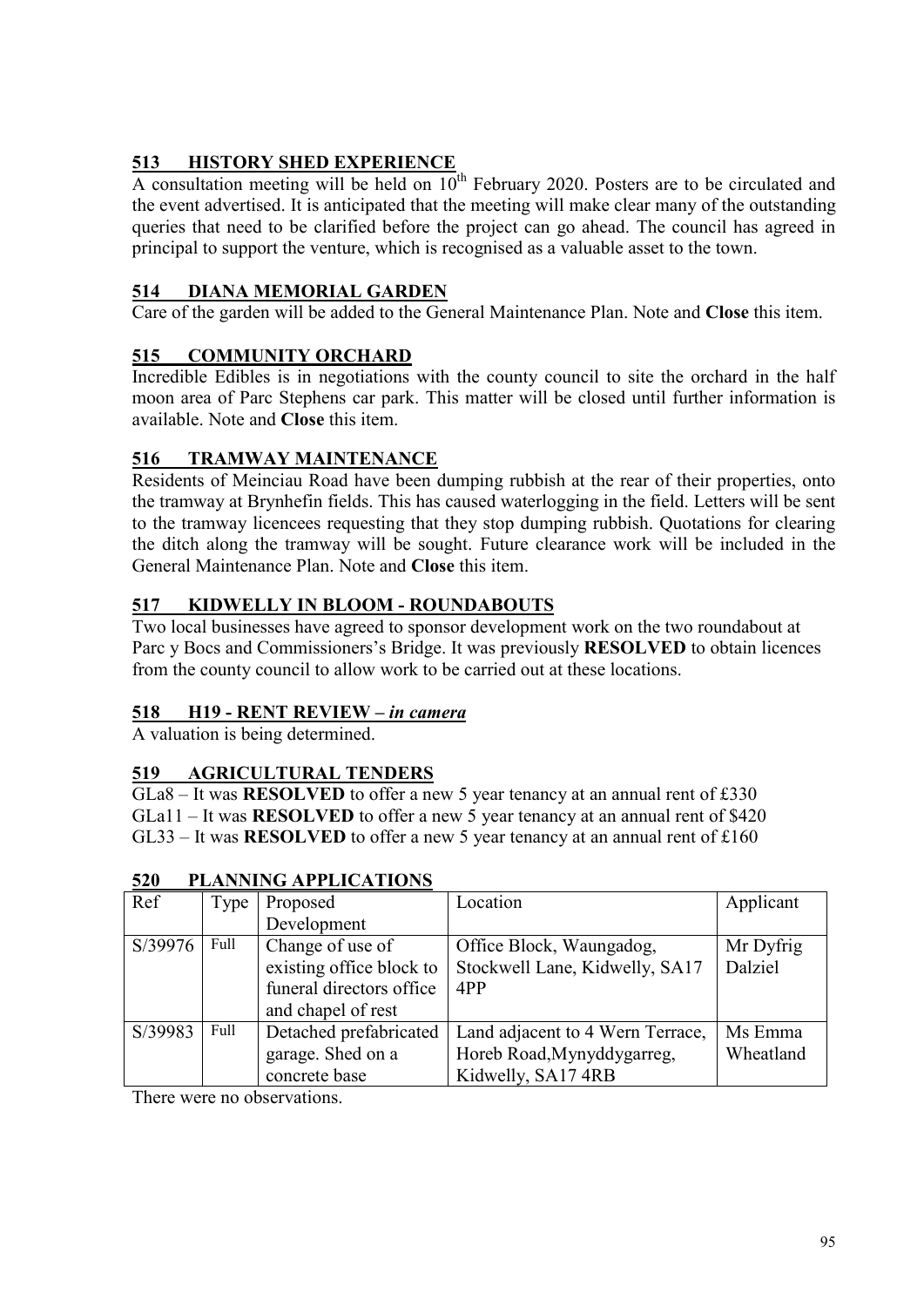## **521 CEMETERY FEES**

It was **RESOLVED** not to increase the cemetery fees for the coming year and monitor the cemetery income closely. Note and **Close** this item.

## **522 WATERING OF SUMMER FLOWERS**

It was noted that two responses had been received for last year's watering plan, but both individuals were unable to provide the equipment or a suitable vehicle. £1k has been allocated in the budget. It was **RESOLVED** to advertise the job, contacting local community groups, flower providing firms and neighbouring councils. Specifications will be drawn up indicating the tasks, time involved and equipment needed.

#### **523 REFERRALS FROM OTHER COMMITTEES**

There were no referrals.

#### **524 CORRESPONDENCE DECEMBER/JANUARY 2019/2020**

There was no urgent correspondence. Note and **Close** this item.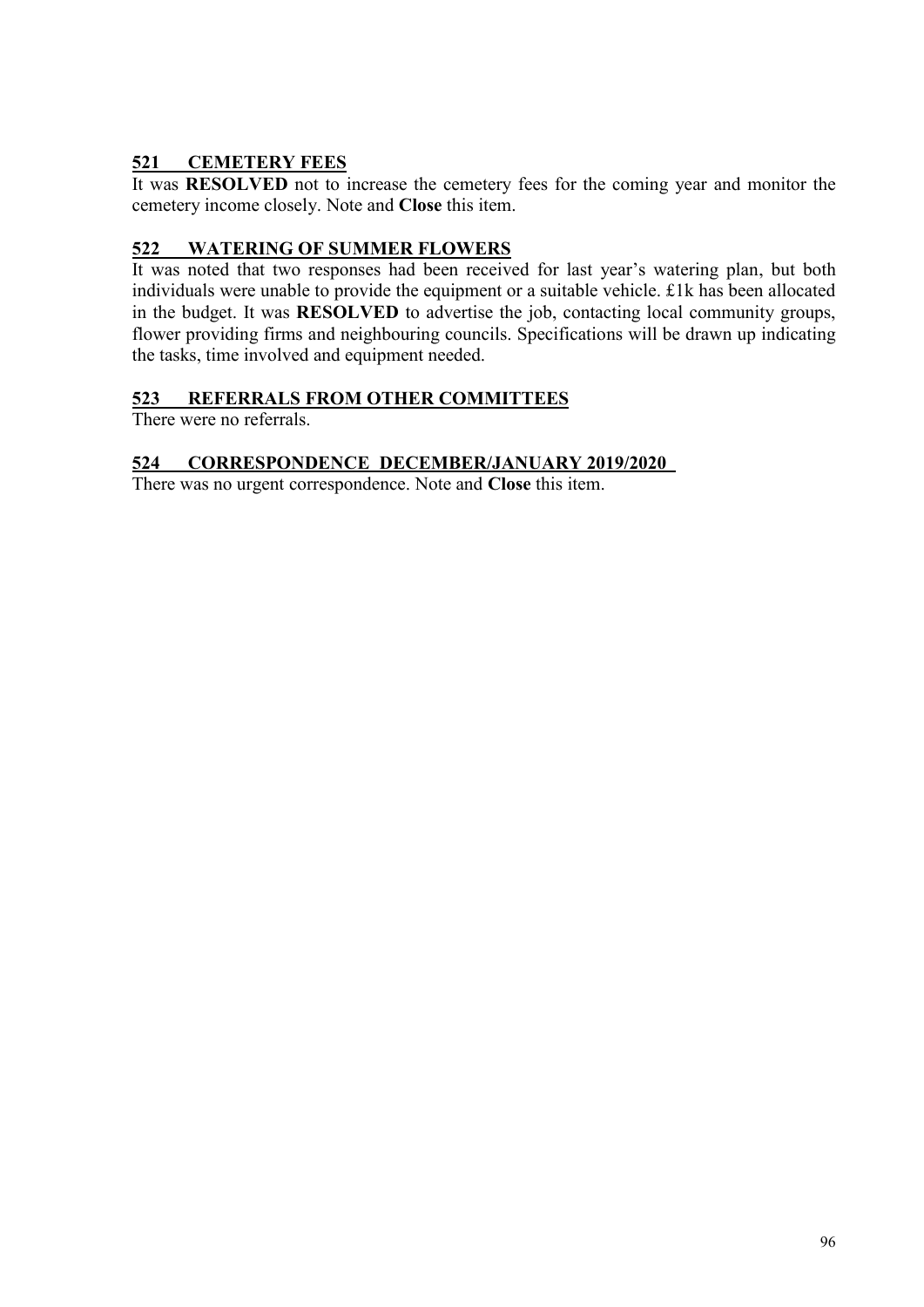### **11 th FEBRUARY 2020**

At the meeting of the **ESTATES COMMITTEE** held at the Council Offices, Kidwelly on Tuesday 11<sup>th</sup> February 2020

| Present   | <b>Town Mayor</b><br>Deputy Mayor | C.Davies                                                |
|-----------|-----------------------------------|---------------------------------------------------------|
|           | Councillors                       | A. Jenkins, J. Gilasbey, J. Bezant, D. Lloyd-Waterford, |
|           |                                   | J.Parry, G.Beer, B.A.Williams J.James, S.Ratty          |
|           | Town Clerk                        | V. O'Reilly                                             |
|           | <b>Estates Officer</b>            | Mark Stephens                                           |
|           | <b>Town Secretary</b>             | A Padgett                                               |
| Apologies | Councillors                       | L.Jones, C.Peters, C.Peters-Bond, J.Mayne, T.Burnett,   |
|           |                                   | P.Thompson                                              |

#### **561 MEMBER'S DECLARATIONS OF INTEREST**

Minute 573 – Cllr J.Gilasbey will look at all planning matters afresh when they are considered by the county council and at all information and advice provided.

Minute 567 – Cllrs J.Parry and A.Jenkins left the room – Cllr J.Gilasbey took the chair Minute 568 – Cllrs J.Gilasbey and J.Parry left the room

#### **562 ESTATES OFFICER REPORT**

The estates officer had provided a written report which was considered. Items noted:- Estate tree work

Two large dead ash trees, on unregistered land at Castle River Walk, have been removed as they were a danger to the public. This additional cost was approved.

Litter bins

Two litter bins, donated by Dyfrig Dalziel, have been installed in Parc Stephens Local Development Plan

Three candidate site were submitted. Land at A6 near Garreg farm has been included. Land at the old brickyard and Brynhefin fields have been excluded. The latter will be challenged. Understanding Welsh Place Names

Seminar to be held on  $12<sup>th</sup>$  February 2020 at PGC Common Ground

Meeting held with Common Ground, a volunteer group prepared to help with tree planting schemes with collaborative agencies/landowners

#### **Matters arising from the Estates Committee Meeting of 14th January 2020**

#### **563 CEMETERY**

The contractor has cleaned the paths and weeded the memorial garden. Tree cutting has commenced.

#### **564 REGISTRATION OF LAND AT MYNYDD PLAY AREA**

The council solicitor has indicated that the unregistered area of land cannot be claimed by the town council as proof of use has not been proven. The asset transfer documents will be scrutinised to determine whether possessory title of this area was included in the transaction.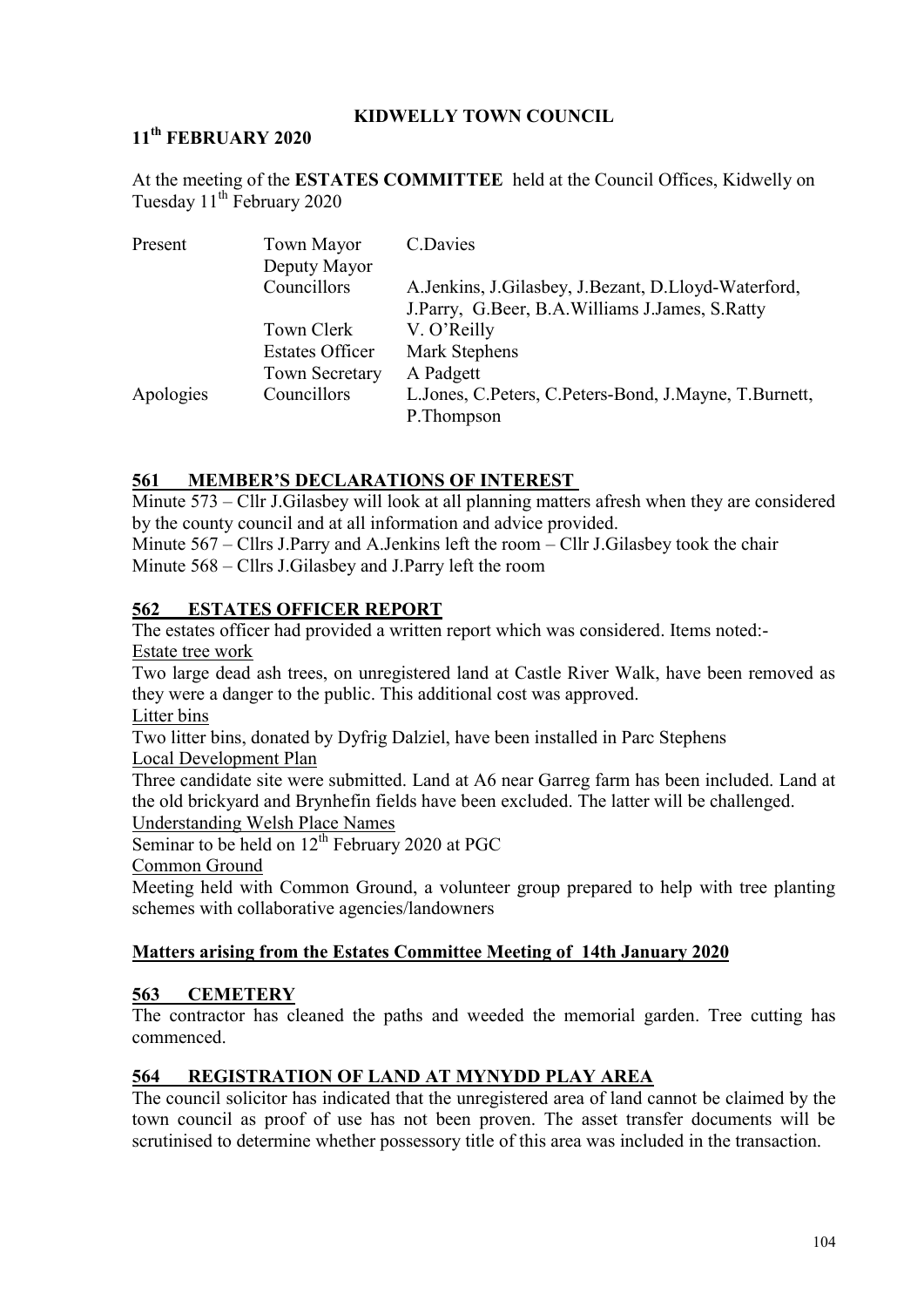# **565 LEASE OF THE FORESHORE**

It was noted that the Crown Estate's requirement for the council to pay legal fees incurred by entering into a lease for the foreshore had been dropped and the rent had been reduced to £450 per annum. It has also agreed to allow the council to charge users for the maintenance of the Quay and slipway. This makes entering into a lease a viable proposition. It also enables council land known as GL43 to be rented.

**GL43** – {land on the foreshore} - fencing is required before leasing. The prospective tenant is prepared to do this along one boundary line if the rent is reduced accordingly. The estates officer will work out the costings of this. Natural Resources Wales had agreed to fence the rest as it is a Site of Special Scientific Interest. Before NRW will undertake this expense it requires [a] a grazing licence between the council and tenant to be in place [b] a lease between the council and the Crown Estate.

It was therefore **RESOLVED** to enter into a lease of the foreshore with the Crown Estate and further **RESOLVED** to lease GL43 as previously negotiated.

#### **566 LAND NEAR 27 HOREB ROAD – PURCHASE OF H3 – "***in camera"*

This matter was held in camera because of its financially sensitive nature. It was noted that the sale is progressing.

#### **567 ANIMAL HOUSING ON GL20**

The estates officer had carried out a site visit and prepared a report addressing the issues arising from housing pigs on the land. It was noted that retrospective planning will be needed to formalise the buildings already erected. Planning will be required for the additional building requested. It was **RESOLVED** to defer any decisions until after the outcome of the planning application is known.

#### **568 HISTORY SHED EXPERIENCE**

The council has agreed in principal to support the venture, which is recognised as a valuable asset to the town. A consultation meeting was held on  $10^{th}$  February 2020. The meeting made clear many of the outstanding queries that needed to be clarified before the project can go ahead.

A plan of the proposed location will be put onto the website and the site physically staked out so that residents can identify where the buildings will be erected. It was **RESOLVED** to draw up a draft lease which will be necessary when seeking grant funding for the project and will also assist in the planning process. This will be done in the next financial year. It was further **RESOLVED** to proceed with a pre-planning application at a cost of £250. This will detail any positive or negative issues which may arise at the full planning stage.

#### **569 H19 - RENT REVIEW** *– in camera*

A valuation is being determined.

#### **570 WATERING OF SUMMER FLOWERS**

It was noted that two responses had been received for last year's watering plan, but both individuals were unable to provide the equipment or a suitable vehicle. £1k has been allocated in the budget. It was previously **RESOLVED** to advertise the job, contacting local community groups, flower providing firms and neighbouring councils. Specifications have been drawn up indicating the tasks, time involved and equipment needed. It is hoped that a local council will be able to undertake the task – information is awaited.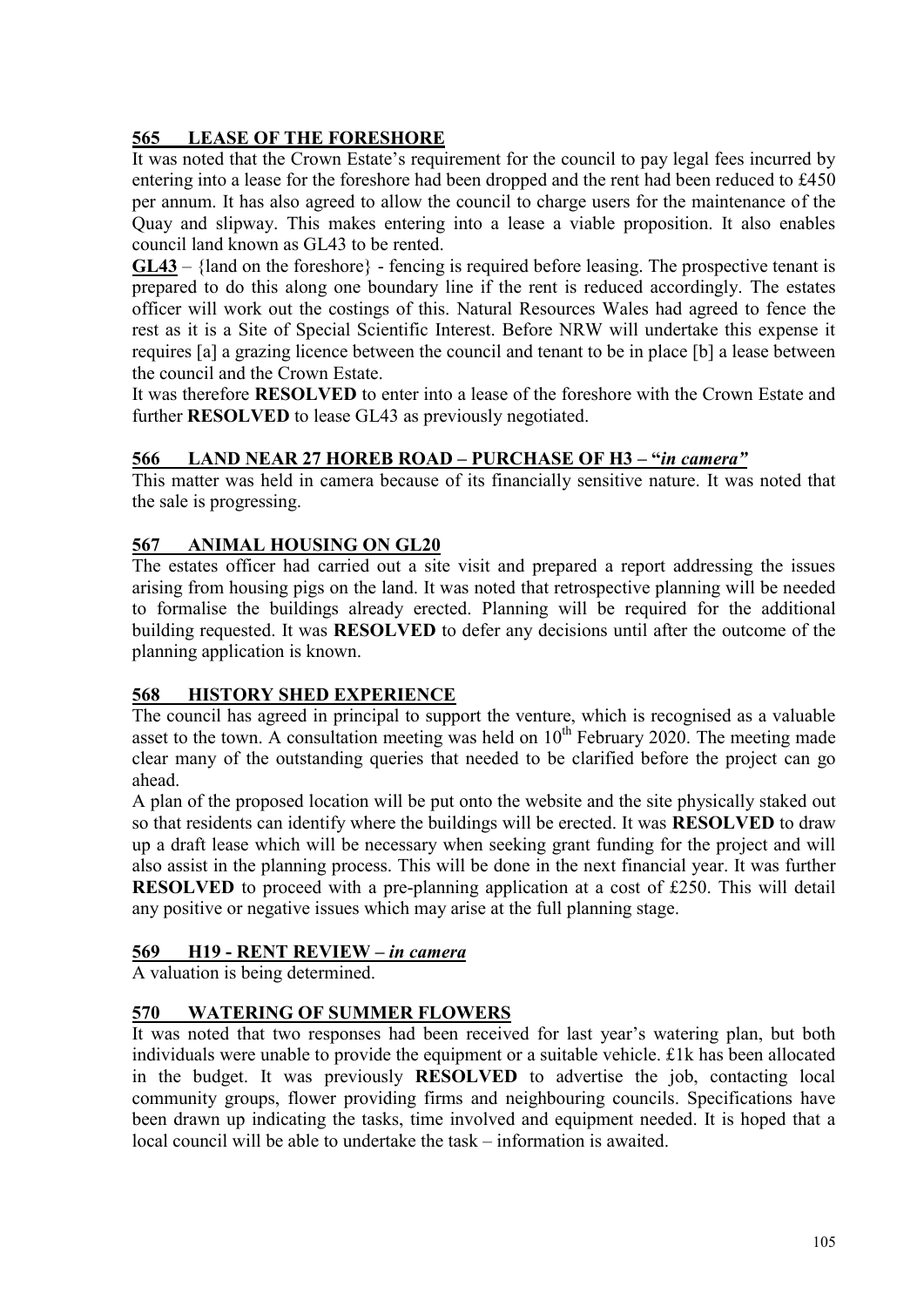### **571 KIDWELLY IN BLOOM - ROUNDABOUTS**

Two local businesses have agreed to sponsor development work on the two roundabout at Parc y Bocs and Commissioners's Bridge. It was previously **RESOLVED** to obtain licences from the county council to allow work to be carried out at these locations.

### **572 AGRICULTURAL TENDERS**

There were no tenders due.

#### **573 PLANNING APPLICATIONS**

| Ref     | Type             | Proposed                                           | Location                                             | Applicant |
|---------|------------------|----------------------------------------------------|------------------------------------------------------|-----------|
|         |                  | Development                                        |                                                      |           |
| S/40085 | Full<br>Planning | Garage conversion<br>and a first floor<br>addition | 59 Morfa Maen, Kidwelly, Mr & Mrs<br><b>SA17 4UF</b> | Morris    |

There were no observations.

### **574 REFERRALS FROM OTHER COMMITTEES**

There were no referrals.

#### **575 CORRESPONDENCE JANUARY/FEBRUARY 2020**

There was no urgent correspondence. Note and **Close** this item.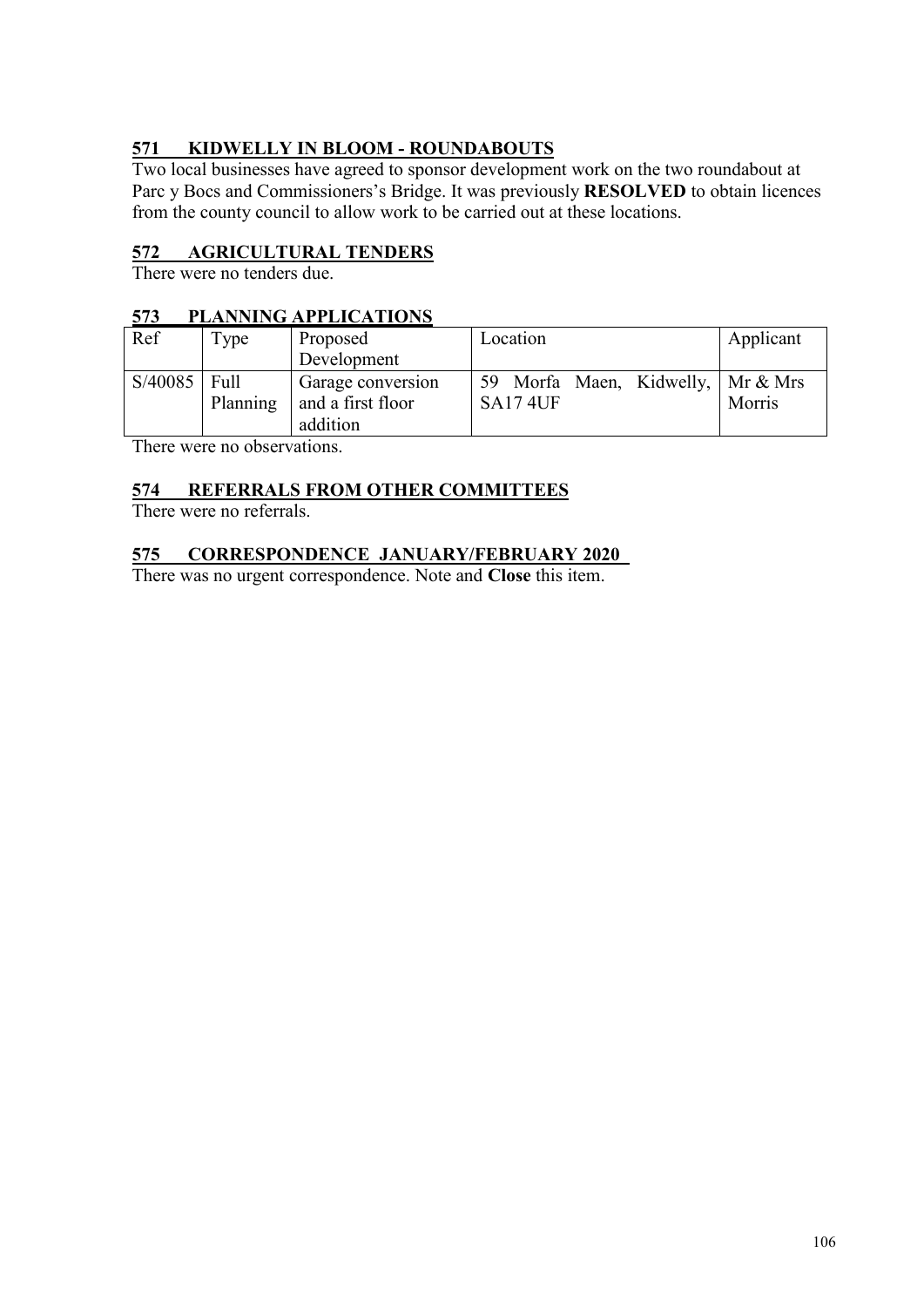#### **10th MARCH 2020**

At the meeting of the **ESTATES COMMITTEE** held at the Council Offices, Kidwelly on Tuesday  $10^{th}$  March 2020

| Present      | Town Mayor             |                                                         |
|--------------|------------------------|---------------------------------------------------------|
|              | Deputy Mayor           |                                                         |
|              | Councillors            | A. Jenkins, J. Gilasbey, J. Bezant, D. Lloyd-Waterford, |
|              |                        | J.Parry, G.Beer, B.A.Williams J.James, C.Peters,        |
|              |                        | C.Peters-Bond, J.Mayne                                  |
|              | Town Clerk             | V. O'Reilly                                             |
|              | <b>Estates Officer</b> | Mark Stephens                                           |
|              | <b>Town Secretary</b>  | A Padgett                                               |
| Apologies    | Councillors            | L.Jones, S.Ratty                                        |
| No Apologies |                        | C.Davies, P.Thompson, T.Burnett                         |

#### **608 MEMBER'S DECLARATIONS OF INTEREST**

Minute 620 – Cllr J.Gilasbey will look at all planning matters afresh when they are considered by the county council and at all information and advice provided.

#### **ESTATES OFFICER REPORT**

The estates officer had provided a written report which was considered. Items noted:- Estate tree work

Three trees at Kingswood have been dealt with. Phase 1 is progressing.

Allotments

Additional information to support the application for adverse possession has been requested by the Land Registry.

Local Development Plan

A revised application for the Brynhefin fields site has been submitted. Access has changed from Heol yr Ysgol to Horeb Road.

24 Station Road

The annual gas inspection has been completed. The tenant's son has been informed of action to be taken. Awaiting confirmation of compliance.

History Shed Experience

A pre-application enquiry will be submitted to CCC. Maps of the intended site are on the website. The area in Glan yr Afon has been marked out.

H15

The site has been cleared in preparation for construction of a storage building.

Craft Bombing

A local craft group plans to decorate certain areas of the town. This is being monitored. Emergency ditch clearance

Blocked culvert near Tanyffynnon caused flooding of a garage. It was **RESOLVED** to carry out emergency work at a cost of £450.

Dwr Cymru

Land at GL4 – Dwr Cymru has been granted access to GL4 to carry out drain inspection work. The tenant has been informed.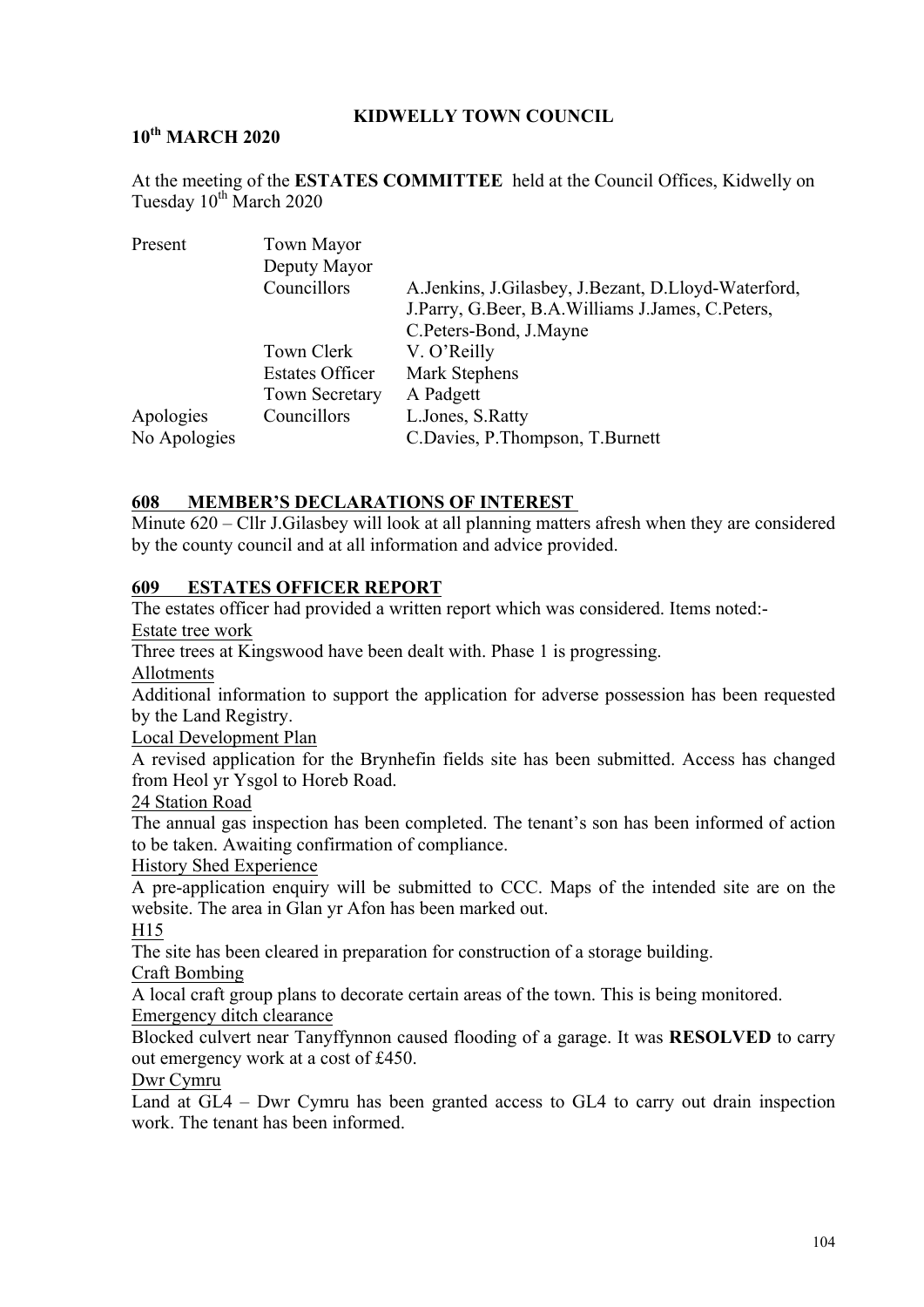### **Matters arising from the Estates Committee Meeting of 11th February 2020**

#### **610 CEMETERY**

The contractor has cleaned the paths and weeded the memorial garden. Tree cutting has commenced.

#### **611 REGISTRATION OF LAND AT MYNYDD PLAY AREA**

The council solicitor has indicated that the unregistered area of land cannot be claimed by the town council as proof of use has not been proven. The asset transfer documents will be scrutinised to determine whether possessory title of this area was included in the transaction.

#### **612 LEASE OF THE FORESHORE**

It was noted that the Lease of the Foreshore had been signed. Note and **Close** this item.

#### **613 LAND NEAR 27 HOREB ROAD – PURCHASE OF H3 – "***in camera"*

This matter was held in camera because of its financially sensitive nature. It was noted that the sale is progressing.

#### **614 ANIMAL HOUSING ON GL20**

The estates officer had carried out a site visit and prepared a report addressing the issues arising from housing pigs on the land. It was noted that retrospective planning will be needed to formalise the buildings already erected. Planning will be required for the additional building requested. It was **RESOLVED** to defer any decisions until after the outcome of the planning application is known.

#### **615 HISTORY SHED EXPERIENCE**

The council has agreed in principal to support the venture, which is recognised as a valuable asset to the town. A consultation meeting was held on  $10<sup>th</sup>$  February 2020. The meeting made clear many of the outstanding queries that needed to be clarified before the project can go ahead.

A plan of the proposed location will be put onto the website and the site physically staked out so that residents can identify where the buildings will be erected. It was **RESOLVED** to draw up a draft lease which will be necessary when seeking grant funding for the project and will also assist in the planning process. This will be done in the next financial year. It was further **RESOLVED** to proceed with a pre-planning application at a cost of £250. This will detail any positive or negative issues which may arise at the full planning stage.

#### **616 H19 H15 A12- RENT REVIEW** *– in camera*

A valuation is being determined.

#### **617 WATERING OF SUMMER FLOWERS**

Members were informed that a local council is unable to carry out the watering on our behalf. The job will be advertised on the website, noticeboards and organisations will be informed. Specifications have been drawn up indicating the tasks, time involved and equipment needed. Closing date is  $20^{th}$  April 2020.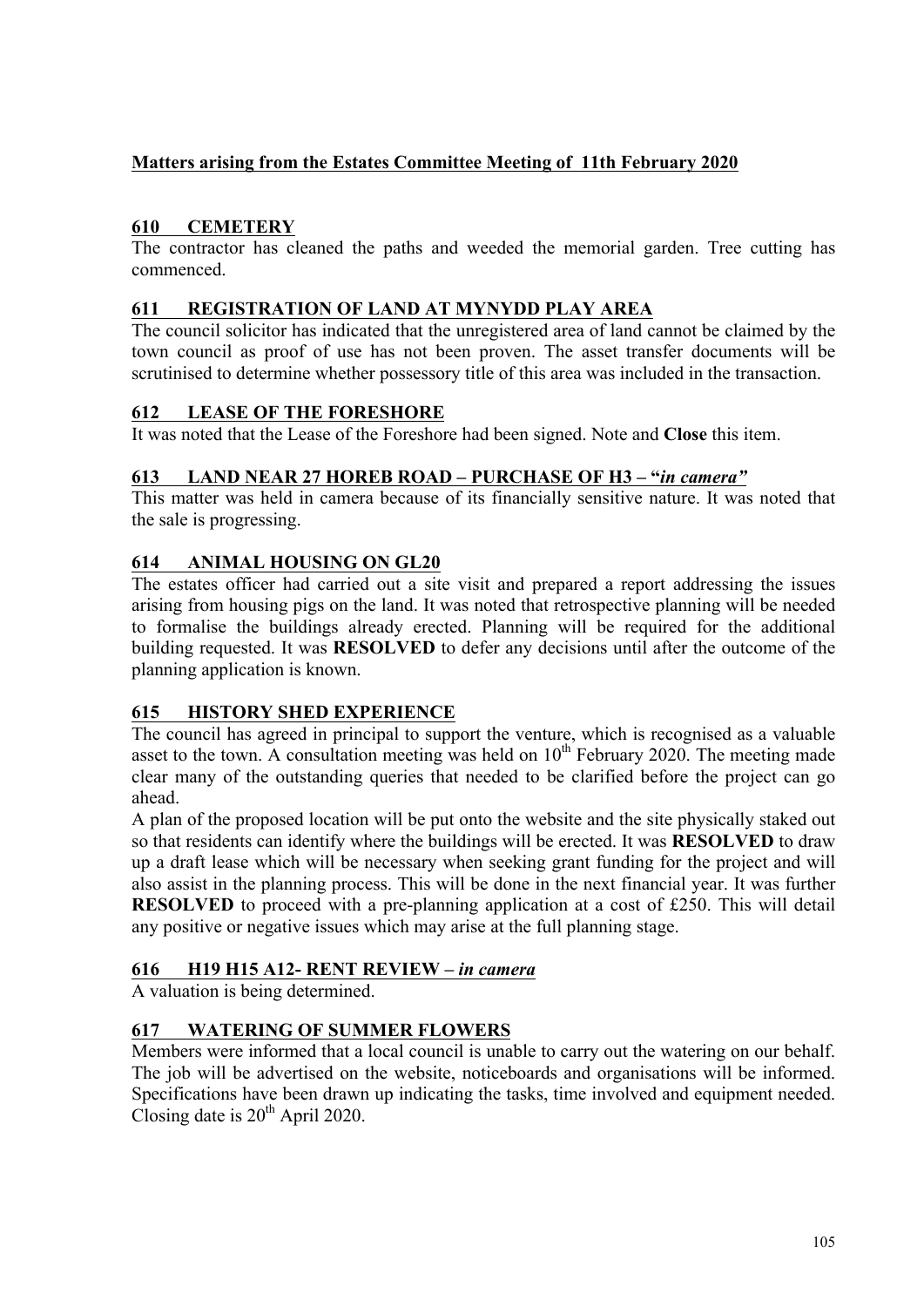### **618 KIDWELLY IN BLOOM - ROUNDABOUTS**

Two local businesses have agreed to sponsor development work on the two roundabout at Parc y Bocs and Commissioners's Bridge. It was previously **RESOLVED** to obtain licences from the county council to allow work to be carried out at these locations.

## **619 AGRICULTURAL TENDERS**

GL25 – The existing tenant will be offered a tenancy of 5 years at an annual cost of £2460, as per Land Management Policy. If this is not taken up the land will be put to tender at offers in excess of £3350.

GL26 – It was noted that this land has not been well maintained. The existing tenant will be offered a tenancy of 1 year at a cost of £3780, the agreement specifying the remedial work expected during this period. If work carried out is acceptable the tenancy will be extended for a further 4 years.

| Ref     | Type     | <b>Proposed Development</b>   | Location             | Applicant  |
|---------|----------|-------------------------------|----------------------|------------|
| S/40190 | Reserved | Reserved matters to outline   | Land at Parc Pendre, | Mr Neil    |
|         | Matters  | approval S/30578 (Granted     | Kidwelly, SA17 4TE   | Dodd       |
|         |          | 06/03/2017) - Residential     |                      |            |
|         |          | Development                   |                      |            |
| S/40191 | Full     | Single storey side extension  | Penybryn,            | Mr and Mrs |
|         | Planning | and internal alterations      | Mynyddygarreg,       | Palmer     |
|         |          |                               | Kidwelly, SA17 4PF   |            |
| S/40237 | Full     | The building is an extension  | Land opposite        | Mr Gary    |
|         | Planning | to an existing steel framed   | Brynbannal,          | Williams   |
|         |          | Dutch Barn built for use as a | Trimsaran, Kidwelly, |            |
|         |          | hay barn, required now for    | <b>SA174RS</b>       |            |
|         |          | the purpose of housing farm   |                      |            |
|         |          | machinery                     |                      |            |
| S/38282 | Full     | Proposed construction of new  | Land east of Parc    | Hywel      |
|         | Planning | 210 place Welsh medium        | Pendre, Kidwelly,    | Harries    |
|         |          | school and 30 place nursery   | <b>SA174AJ</b>       |            |
|         |          | with associated access, car   |                      |            |
|         |          | parking, sports pitch.        |                      |            |

#### **620 PLANNING APPLICATIONS**

Concern was expressed as to the proposed simultaneous build proposals at Parc Pendre – school and housing development. Traffic congestion, routing of construction lorries, parking problems and debris from site vehicles were matters raised. County planners will be informed of these concerns.

#### **621 KEEP WALES TIDY**

The estates officer has a meeting on  $12<sup>th</sup>$  March 2020 with an officer of Keep Wales Tidy with a view to making Kidwelly Town Council a hub for tidying initiatives.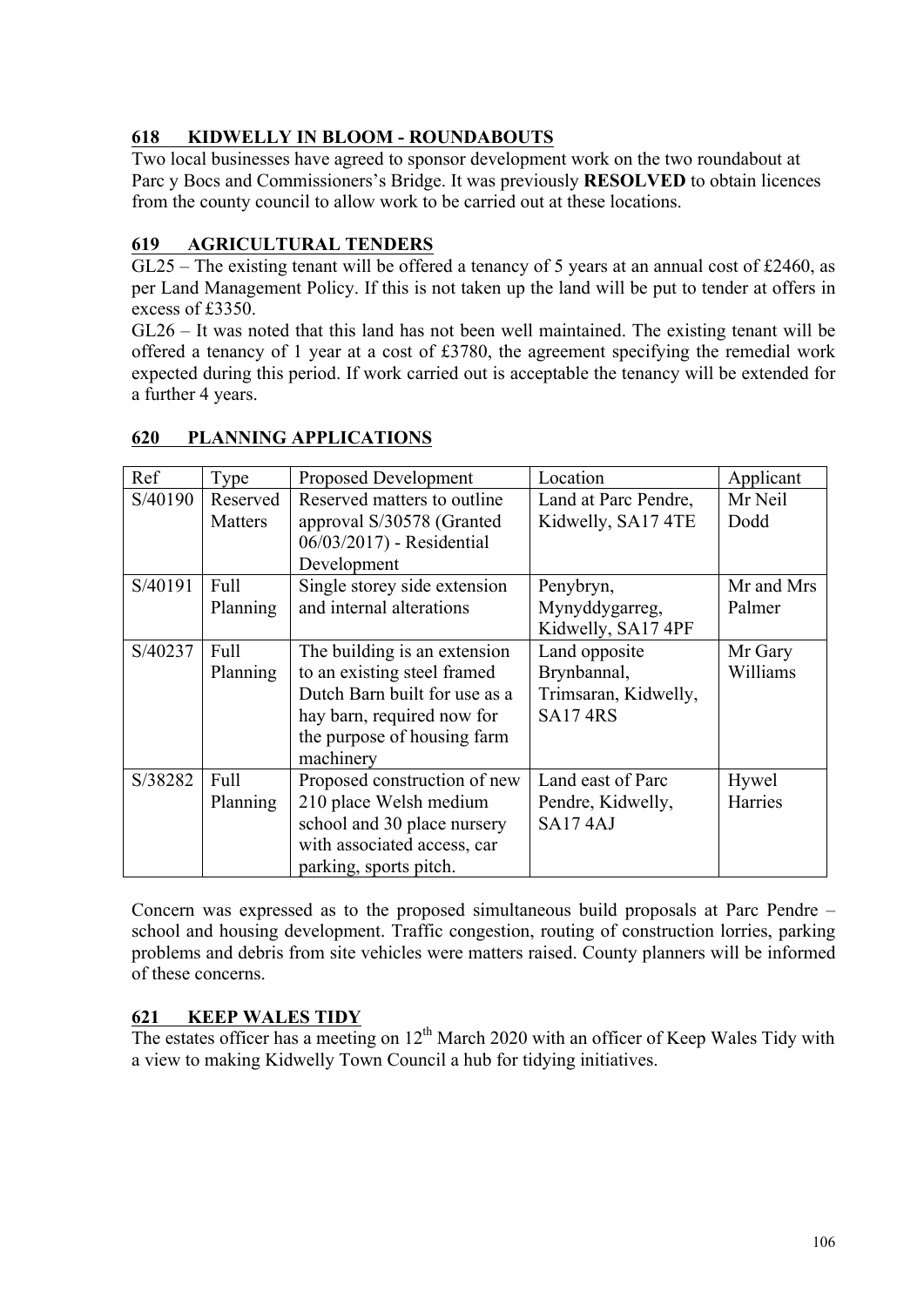## **622 FLORAL ARRANGEMENTS**

Arrangements for the town will be as previous years:- hanging baskets, Diana Garden display and various low lying planters.

Mynydd y Garreg – watering hanging baskets is a problem. Baskets will only be purchased if volunteer waterers can be found. Ground displays will be planned with Llangadog Island included.

Costs for these displays will be sought by the Floral Display Group of councillors.

Thanks were expressed to all volunteers who have assisted in planting and weeding initiatives which have been carried out in the area.

The town clerk has applied for a grant to enable wild flower seeds to be sown at the quay.

#### **623 REFERRALS FROM OTHER COMMITTEES**

There were no referrals.

#### **624 CORRESPONDENCE FEBRUARY/MARCH 2020**

| Dylan Howells   A complaint has been received. The title at the top of the noticeboard on |
|-------------------------------------------------------------------------------------------|
| the square is in English only "Kidwelly". The manufacturer will be                        |
| contacted and "Cydweli" will be superimposed. Note and <b>Close</b> this item.            |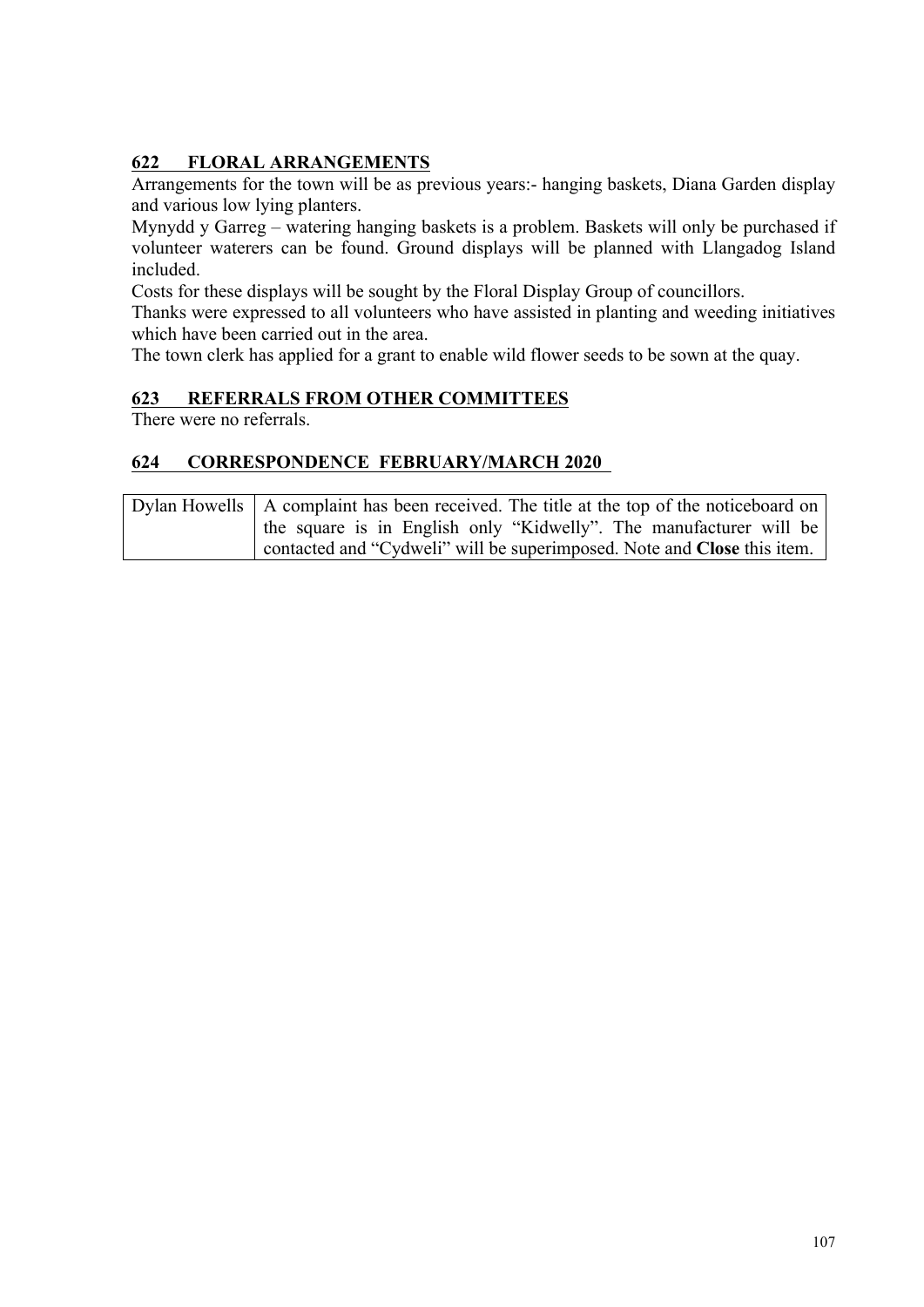#### **9th JUNE 2020**

At the **VIRTUAL** meeting of the **ESTATES COMMITTEE** held on Tuesday 9<sup>th</sup> June 2020

| Present   | Town Mayor             | D.Lloyd-Waterford                                       |
|-----------|------------------------|---------------------------------------------------------|
|           | Deputy Mayor           | A.Jenkins                                               |
|           | Councillors            | J.Gilasbey, J.Bezant, J.James, C.Peters, C.Peters-Bond, |
|           |                        | J. Mayne, P. Thompson, T. Burnett                       |
|           | Town Clerk             | V. O'Reilly                                             |
|           | <b>Estates Officer</b> | Mark Stephens                                           |
|           | <b>Town Secretary</b>  | A Padgett                                               |
|           | Admin. Assist.         | <b>Owain Davies</b>                                     |
| Apologies | Councillors            | G.Beer, C.Davies                                        |

#### **22 MEMBER'S DECLARATIONS OF INTEREST**

Minutes 34, 35, 36 – Councillor J.Gilasbey declared an interest and did not vote. Minute 27 – Councillor A.Jenkins left the meeting.

#### **23 ESTATES OFFICER REPORT**

The estates officer had provided a written report which was considered. Items noted:- Mynydd y Garreg flower planter

The flower planter adjacent to Horeb Chapel has been replaced due to dilapidation. Councillor C.Peters was thanked for constructing a new, substantially build box, and filling with soil. 24 Station Road

Due to ill health, the tenant has vacated the premises. The property's future will be considered.

Access lane at 2 Horeb Road

A pothole has been reported. It was noted that the lane is used by 3 properties, but historically, only one has a wayleave. It was **RESOLVED** to take legal advice as to the council's rights and responsibilities over this access road.

Benches at Mynydd y Garreg

5 benches at Mynydd y Garreg Hall are in need of attention. The dangerous ones will be taken away as soon as possible. Costs of repair/replacement will be investigated.

Tanyffynnon – flooding *(in camera)*

A discussion on the cause of the flooding took place. It was **RESOLVED** to clear the whole length of the ditch as it was more economical to do this and seek reimbursement at a later date.

#### Path and road signage

Signs to address issues contravening use of land (ie no dog fouling, no vehicles allowed) have been costed. For signs, fixings and mounting posts - £94 for A3 size, £98 for A2 size. Price would decrease proportionally with larger orders. Signs will be purchased for Glan yr Afon, the Quay, Llynfawr lane and the bridleway. Legal advice will be sought regarding the bilingual wording to be used. KTC logo will be included.

Lane at llyn Fawr

The hedge at the entrance to the property opposite Glannant has been topped and cut back. The base of the hedge remains untouched. It was **RESOLVED** to ask the landowner of his intentions regarding the boundary hedge and take photos of the site so members can assess the situation. Consultations will be held with both adjacent landowners.

#### Bridleway 11/31b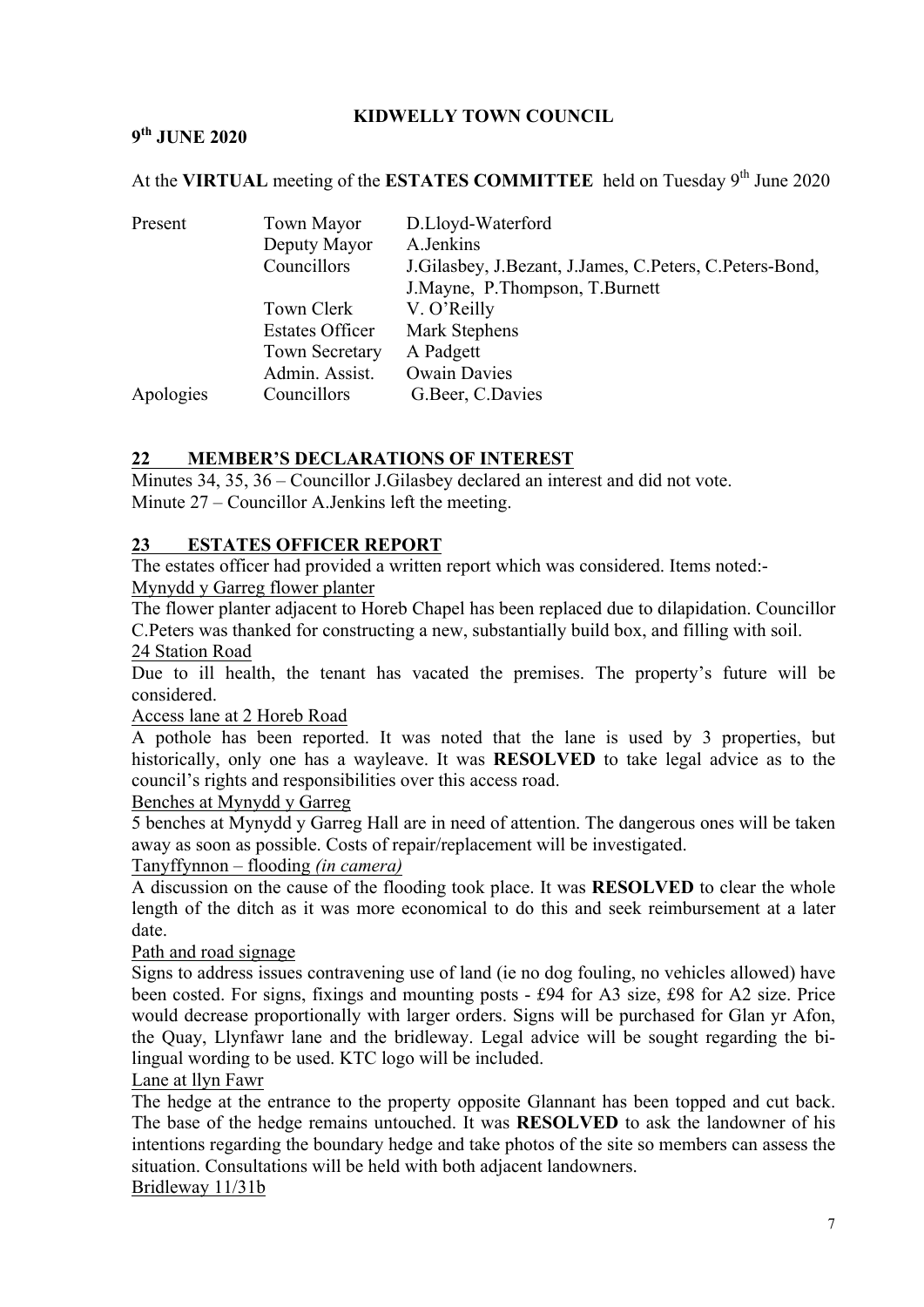Damage to the bridleway gate has been reported to the county council. The footpaths officer will be requested to cut back the undergrowth.

The quay

Replacement posts for vehicle restriction have been sourced. It was **RESOLVED** to accept the quote of £370 for 2 custom made posts. Cockle picking arrangements will be discussed with the government department concerned.

Four wheeled drive usage on Mynydd y Garreg mountain

A multi-disciplinary path network – so that walkers and vehicle users are separated – will be considered. Public consultation will take place.

# **Matters arising from the Estates Committee Meeting of 10th March 2020**

# **24 CEMETERY**

The contractor has cleaned the paths and weeded the memorial garden. Tree cutting has commenced.

### **25 REGISTRATION OF LAND AT MYNYDD PLAY AREA**

The council solicitor has indicated that the unregistered area of land cannot be claimed by the town council as proof of use has not been proven. The asset transfer documents will be scrutinised to determine whether possessory title of this area was included in the transaction.

### **26 LAND NEAR 27 HOREB ROAD – PURCHASE OF H3 – "***in camera"*

This matter was held in camera because of its financially sensitive nature. It was noted that the sale has been delayed by the Pandemic lockdown.

## **27 ANIMAL HOUSING ON GL20**

The estates officer had carried out a site visit and prepared a report addressing the issues arising from housing pigs on the land. It was noted that retrospective planning will be needed to formalise the buildings already erected. Planning will be required for the additional building requested. Cllr Jenkins left the meeting when it became obvious the discussion was not merely an updating of the situation.

It was **RESOLVED** that the town clerk write to the tenant indicating that a planning breach had occurred and he needed to apply for retrospective planning permission for the existing structures. It was previously **RESOLVED** to defer any decisions until after the outcome of the planning application is known.

# **28 HISTORY SHED EXPERIENCE**

The council has agreed in principal to support the venture, which is recognised as a valuable asset to the town. A plan of the proposed location has been put onto the website and the site physically staked out so that residents can identify where the buildings will be erected. It was previously **RESOLVED** to draw up a draft lease which will be necessary when seeking grant funding for the project and will also assist in the planning process. It was also previously **RESOLVED** to proceed with a pre-planning application at a cost of £250. This will detail any positive or negative issues which may arise at the full planning stage.

# **29 H19 H15 A12- RENT REVIEW** *– in camera*

A valuation is being determined.

### **30 KIDWELLY IN BLOOM - ROUNDABOUTS**

Two local businesses have agreed to sponsor development work on the two roundabout at Parc y Bocs and Commissioners's Bridge. It was previously **RESOLVED** to obtain licences from the county council to allow work to be carried out at these locations.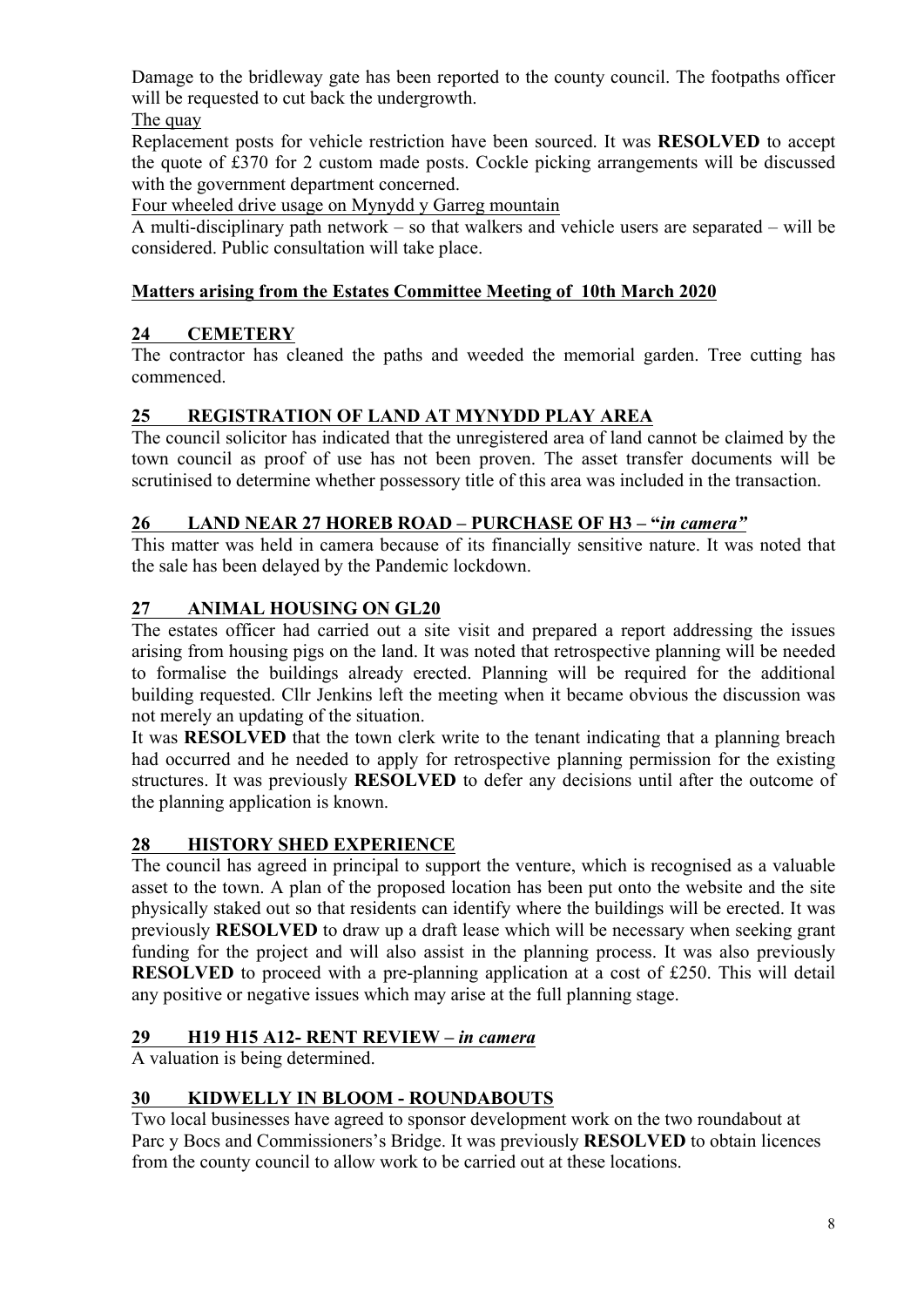# **31 KEEP WALES TIDY**

The estates officer is liaising with an officer of Keep Wales Tidy with a view to making Kidwelly Town Council a hub for tidying initiatives.

# **32 FLORAL ARRANGEMENTS**

Arrangements for the town will be curtailed due to the Pandemic lockdown. A limited number of planters will be put into the town square by the estates contractor who will also water them.

## **33 AGRICULTURAL TENDERS**

GLH14 - the 6 month licence for sheep grazing has expired. It was **RESOLVED** to put the land to tender for a 3 year period, offers in excess of £500 per annum.

A6 – the long term agricultural tenancy has been handed back. It was **RESOLVED** to put the land to tender under a grazing licence for a 3 year tenancy – offers in excess of £350 per annum.

"To Let" signs will be erected on the roadside to advertise the tenders.

## **34 PLANNING APPLICATIONS**

There were no observations.

### **35 BLACK CAT SCULPTURE**

It was **RESOLVED** in principal, to investigate options for erecting a black cat sculpture on the roundabout at Commissioner's Bridge to respectfully mark the pandemic of 2020. The long-term project would require planning permission. Decisions on size, style and materials for the sculpture and also cost options need to be assessed.

An interpretation panel could be mounted on the pathway from Pembrey, near the roundabout, which would explain about the story of the cat and how it has entered into the folklore of the town. Visitors could then see the significance of the sculpture and learn a little of the history of the area.

The "10 towns" initiative will provide a consultant who will ensure community engagement with the project and advise on all aspects of the installation.

### **36 SKATE BOARD PARK**

A request for a skate board park has been received. It was **RESOLVED**, in principal, to support the project. It was noted that there is money in the budget for parks development which could be used, in part, for match funding provided that an officially constituted group of skate park users be formed to manage the project and work with the council. The estates officer will meet with those involved and identify land that could be used.

### **37 NOTICEBOARD**

To comply with Welsh language requirements it was **RESOLVED** to remove the "Kidwelly" English sign from the top of the noticeboard on the town square and replace it with a "Cydweli" Welsh sign at a cost of £575. Note and **Close** this item.

# **38 REFERRALS FROM OTHER COMMITTEES**

### CASTLE LIGHTING:-

Various options had been previously considered and quotes received. It was **RESOLVED** to purchase 14 Samsung 300 watt 24000 lumens at a cost of £3290. 11 of the protective cages need attention. Options for repair/replacement will be investigated. Information on the refurbishment of the lights project will be put onto the website.

### **39 CORRESPONDENCE MAY/JUNE 2020**

There was no correspondence not dealt with above. Note and **Close** this item.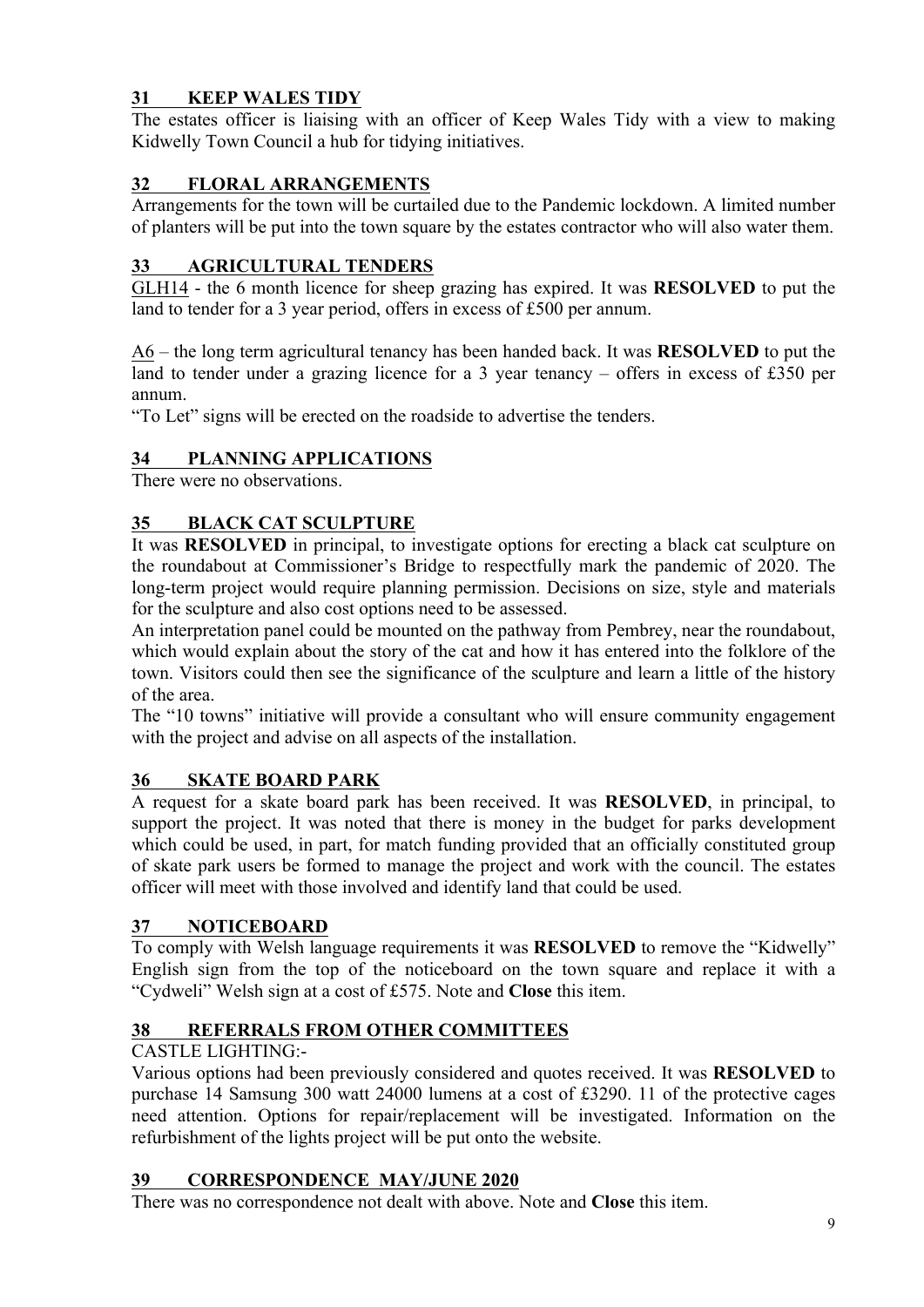#### **14th JULY 2020**

At the **VIRTUAL** meeting of the **ESTATES COMMITTEE** held on Tuesday 14th July 2020

| Present      | <b>Town Mayor</b>      | D.Lloyd-Waterford                                       |
|--------------|------------------------|---------------------------------------------------------|
|              | Deputy Mayor           | A.Jenkins                                               |
|              | Councillors            | J.Gilasbey, J.Bezant, J.James, C.Peters, C.Peters-Bond, |
|              |                        | J.Mayne                                                 |
|              | Town Clerk             | V. O'Reilly                                             |
|              | <b>Estates Officer</b> | <b>Mark Stephens</b>                                    |
|              | <b>Town Secretary</b>  | A Padgett                                               |
|              | Admin. Assist.         | <b>Owain Davies</b>                                     |
| Apologies    | Councillors            | G.Beer, T.Burnett, P.Thompson                           |
| No apologies |                        | C.Davies                                                |

Mr Peter Huw Thomas attended and spoke on matters relating to Minute 87 below. Dr Stephen Finch attended and spoke on matters relating to Minute 86 below.

#### **71 MEMBER'S DECLARATIONS OF INTEREST**

Minutes 76, 84, 85, 86, 88 – Councillor J.Gilasbey declared an interest. Did not speak or vote. Minutes 76,84,86 – Councillor A.Jenkins left the meeting.

#### **72 ESTATES OFFICER REPORT**

The estates officer had provided a written report which was considered. Items noted:- Commissioner's bridge flower planter

The flower planter needs to be replaced due to dilapidation. Councillor C.Peters has cleared the old foliage. New timber has been ordered. Councillor J.Mayne will assist in instillation. Benches at Mynydd y Garreg

5 benches at Mynydd y Garreg Hall are in need of attention. Two have been taped off but need additional tape. Two options for replacement have been costed. This matter was referred to the Finance Committee.

Tanyffynnon – flooding

It was previously **RESOLVED** to clear the whole length of the ditch. This additional cost would be £2443.

The quay – interpretation panel

The panel has been vandalised and removed for safety. Quotes for a metal surround will be sought.

GL43

The agreement has been signed with access to the marshland included.

Diana Garden Ivy

The ivy growing over the wall into 1 Lady Street has been cut back.

Church Clock

The clock is not chiming. Costs to reactivate would be £5613.60. The work will be scheduled. Garage Space GS8

A request to rent this space has been received. It was **RESOLVED** to grant a license at £300 per annum.

Bridleway (11/31a) transfer

For clarity this item was considered under Minute 88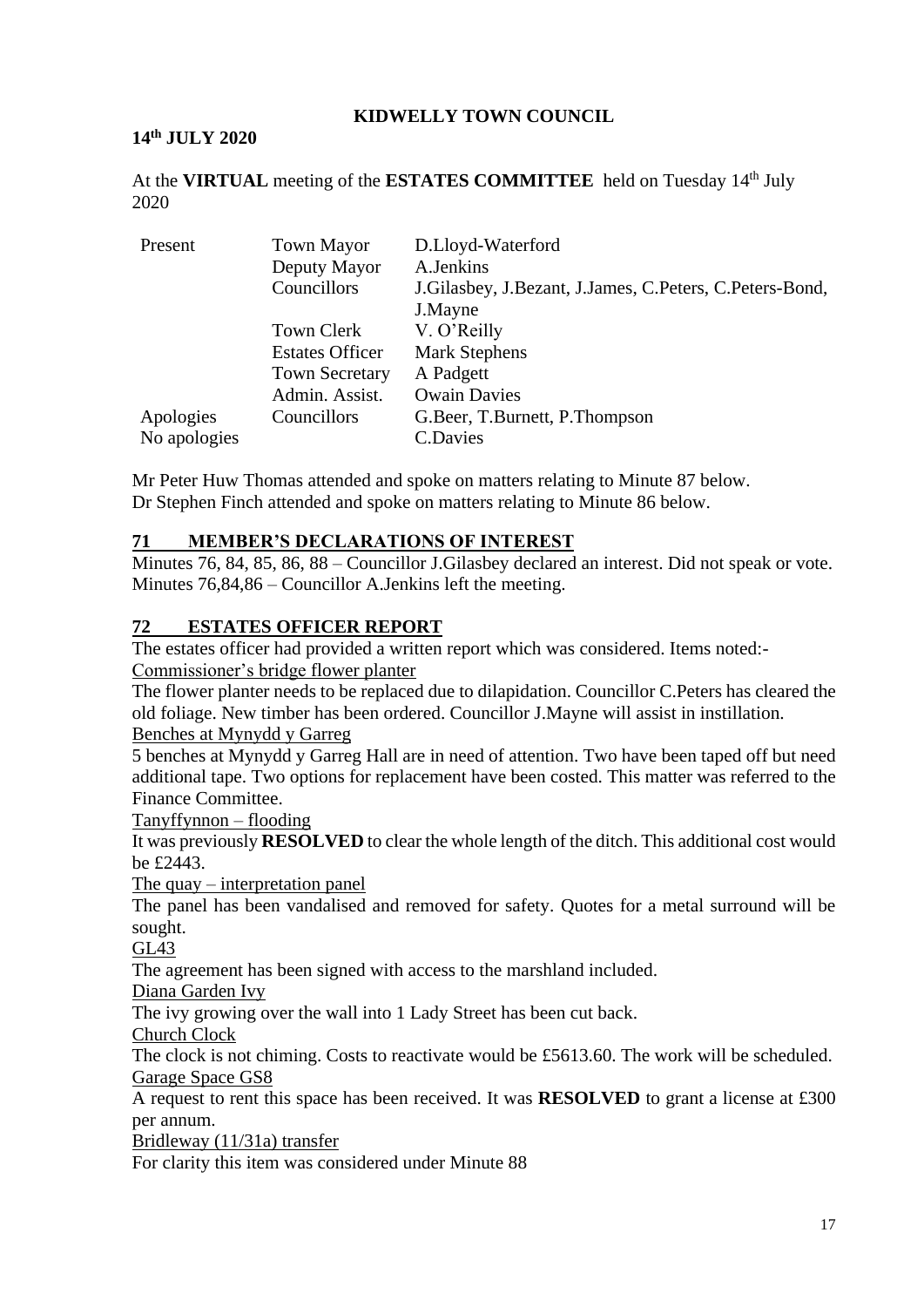### **Matters arising from the Estates Committee Meeting of 9 th June 2020**

#### **73 CEMETERY**

The contractor has cleaned the paths and weeded the memorial garden. Tree cutting has commenced.

#### **74 REGISTRATION OF LAND AT MYNYDD PLAY AREA**

The council solicitor has indicated that the unregistered area of land cannot be claimed by the town council as proof of use has not been proven. The asset transfer documents will be scrutinised to determine whether possessory title of this area was included in the transaction.

#### **75 LAND NEAR 27 HOREB ROAD – PURCHASE OF H3 – "***in camera"*

This matter was held in camera because of its financially sensitive nature. It was noted that the sale has been delayed by the Pandemic lockdown.

#### **76 ANIMAL HOUSING ON GL20**

The estates officer had previously carried out a site visit and prepared a report addressing the issues arising from housing pigs on the land. It was noted that retrospective planning will be needed to formalise the buildings already erected. Planning will be required for the additional building requested. The tenant had responded stating that he was awaiting a planning opinion. The matter was deferred until further information has been received and the tenant's response has been considered.

#### **77 HISTORY SHED EXPERIENCE**

The council has agreed in principal to support the venture, which is recognised as a valuable asset to the town. A plan of the proposed location has been put onto the website and the site physically staked out so that residents can identify where the buildings will be erected. It was previously **RESOLVED** to draw up a draft lease which will be necessary when seeking grant funding for the project and will also assist in the planning process. It was also previously **RESOLVED** to proceed with a pre-planning application at a cost of £250. This will detail any positive or negative issues which may arise at the full planning stage.

#### **78 H19 H15 A12- RENT REVIEW** *– in camera*

A valuation is being determined.

#### **79 KIDWELLY IN BLOOM - ROUNDABOUTS**

Two local businesses have agreed to sponsor development work on the two roundabout at Parc y Bocs and Commissioners's Bridge. It was previously **RESOLVED** to obtain licences from the county council to allow work to be carried out at these locations.

#### **80 KEEP WALES TIDY**

The estates officer is liaising with an officer of Keep Wales Tidy with a view to making Kidwelly Town Council a hub for tidying initiatives.

#### **81 FLORAL ARRANGEMENTS**

Arrangements for the town will be curtailed due to the Pandemic lockdown. A limited number of planters have been put into the town square by the estates contractor who will also water them.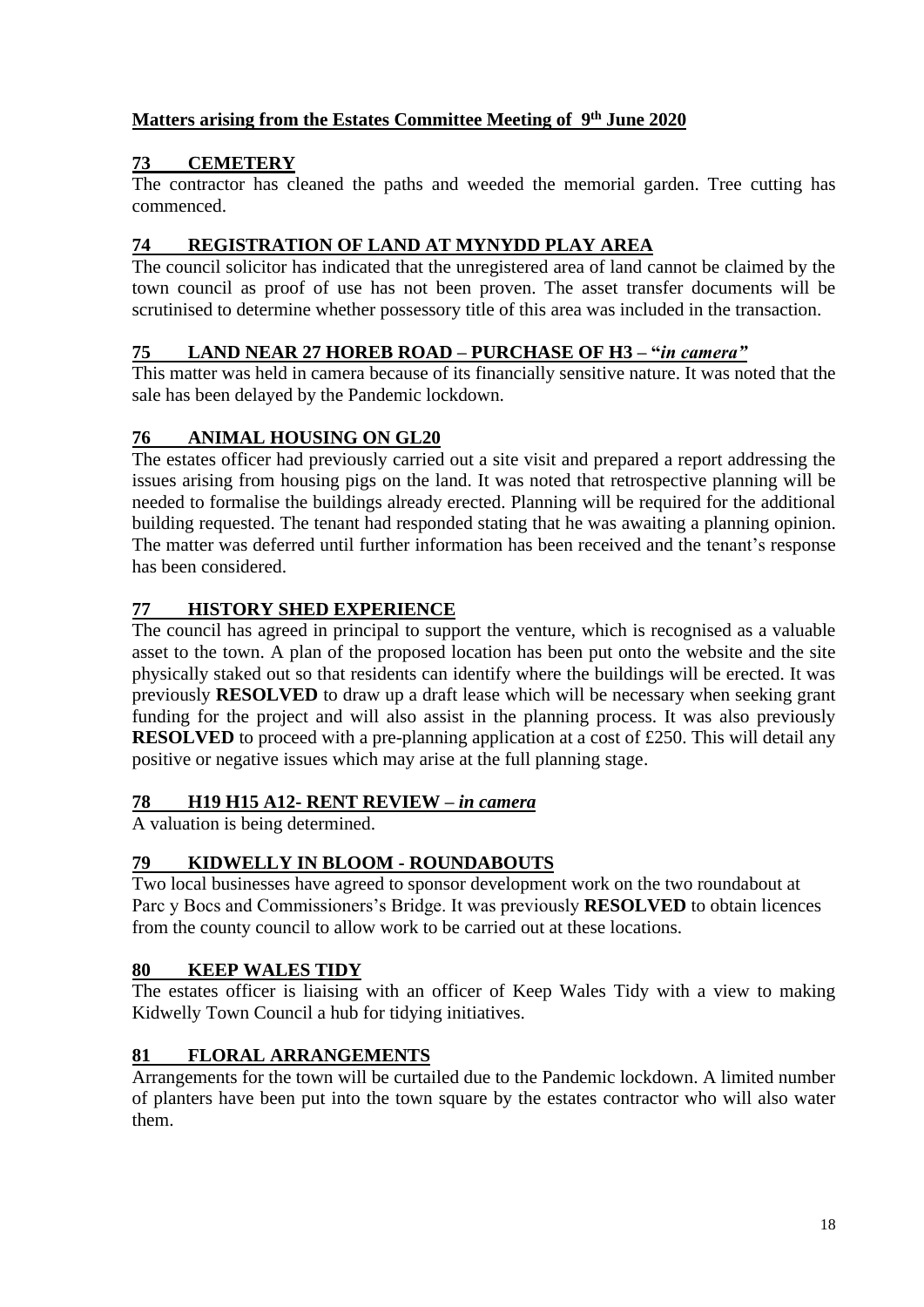# **82 BLACK CAT SCULPTURE**

It was previously **RESOLVED** in principal, to investigate options for erecting a black cat sculpture on the roundabout at Commissioner's Bridge to respectfully mark the pandemic of 2020. The long-term project would require planning permission. Decisions on size, style and materials for the sculpture and also cost options need to be assessed.

An interpretation panel could be mounted on the pathway from Pembrey, near the roundabout, which would explain about the story of the cat and how it has entered into the folklore of the town. Visitors could then see the significance of the sculpture and learn a little of the history of the area.

The "10 towns" initiative will provide a consultant who will ensure community engagement with the project and advise on all aspects of the installation.

## **83 SKATE BOARD PARK**

A request for a skate board park has been received. It was previously **RESOLVED**, in principal, to support the project. It had been noted that there is money in the budget for parks development which could be used, in part, for match funding provided that an officially constituted group of skate park users be formed to manage the project and work with the council. The estates officer has meet with those involved and identified land that could be used – play areas at Water Street and Ger y Gwendraeth. Members were informed that residents of Ger y Gwendraeth had objections to use of land near their homes. Two further sites are possible and will be considered, the rear of the Gwenllian Centre and part of Parc Stephens.

## **84 AGRICULTURAL TENDERS**

GLH14 - It was **RESOLVED** to accept the tender of £960 per annum for a 3 year tenancy.

GLA6 – It was **RESOLVED** to accept the tender of £625 per annum for a 3 year tenancy.

GL25 – It was **RESOLVED** to accept the tender of £3351 per annum for a 3 year tenancy.

It was noted that the erection of "Land to Let" signs had increased the number of tenders submitted. More substantial signs will be sourced.

# **85 PLANNING APPLICATIONS**

| Ref     |      | Type   Development                                       | Location            | Applicant     |
|---------|------|----------------------------------------------------------|---------------------|---------------|
| S/40748 | Full | Construction of vehicle sales                            | <b>Pembrey Road</b> | Gravell's Ltd |
|         |      | showroom upon existing<br>operational forecourt and yard | Kidwelly            |               |

A letter of support will be submitted.

### **86 HEDGE AT LLYNFAWR LANE**

The hedge at the entrance to the property opposite Glannant has been topped and cut back and a fence erected. The landowner has provided a written statement of his intentions regarding the boundary hedge and future developments. As the document was received shortly before the meeting, members did not have time to consider the content, so the matter was deferred until the next meeting. Dr Finch had attended with a view to commenting on this issue. The town clerk will speak with Dr Finch regarding the matters he wishes to raise.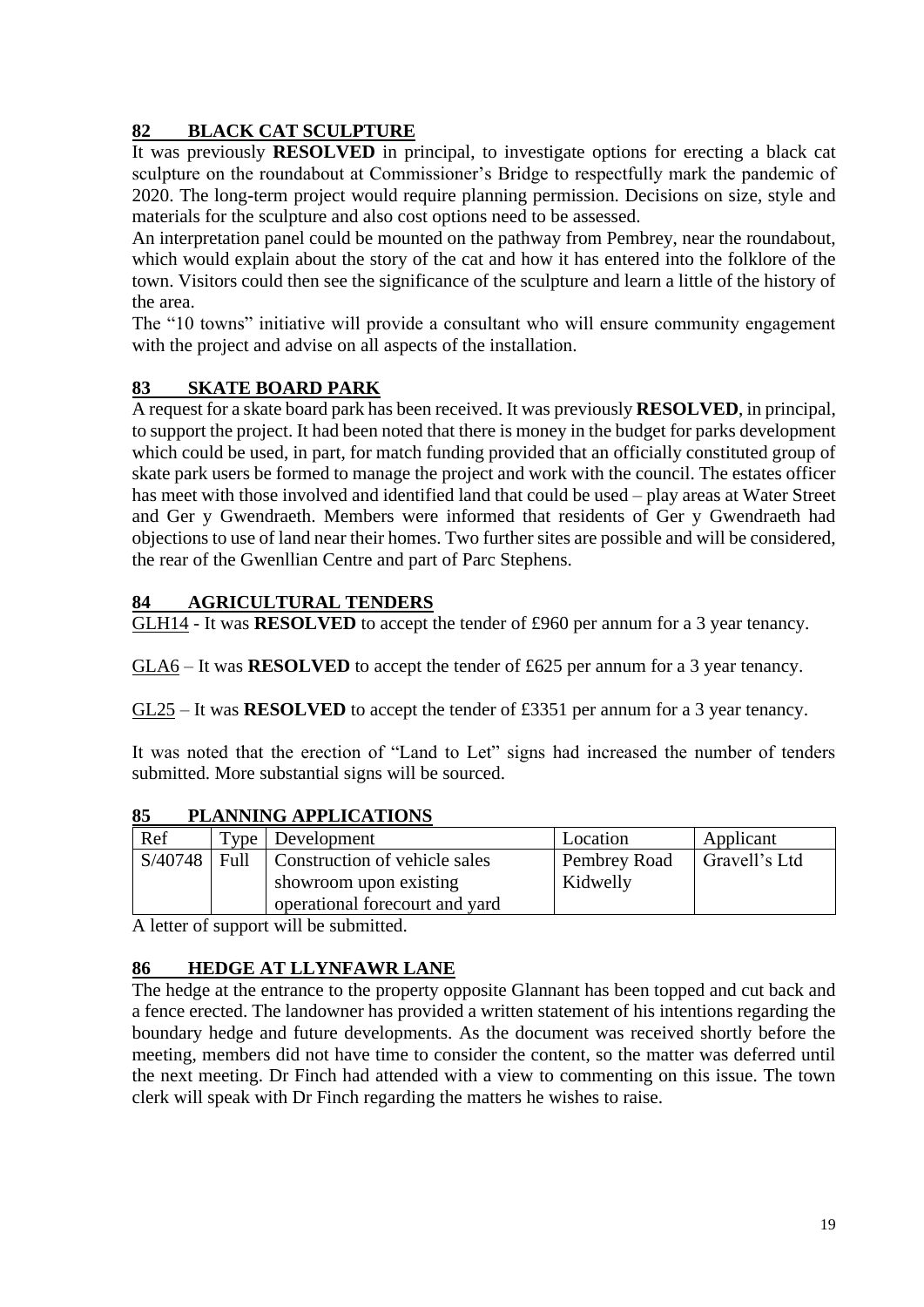# **87 COCKLE HARVESTING 2020**

Full Council had previously resolved to grant a harvesting license to Kingfisher Seafoods Ltd who would monitor the harvesting arrangements and health  $\&$  safety issues.

Three local cocklers had objected in writing to this and Mr Thomas attended as local cockling organiser. He stated that the license with Kingfisher Seafoods had the following implications:-

- It denied access over the slipway to local cocklers
- The alternative was for them to travel 35 miles to launch their boats
- It allowed northern cocklers access with possible Coronavirus repercussions and accommodation problems
- It allowed large numbers of cocklers out of local control

He suggested the contract should have gone to tender as he would have guaranteed more favourable financial terms.

Members noted the comments submitted by the local cocklers. The mayor wished it noted that she fully supported employment for local residents.

Concern was expressed over the chaos that ensued during last year's season which was only 8 weeks long. This year the beds will probably be open from now until the end of October. Considerable damage was previously done to the quay area with restrictive bollards being lifted and thrown into the canal. Anti-social behaviour was noted by residents who felt threatened. Cockle vehicles blocked the car park. It was reported that only a fraction of cocklers actually paid a slipway fee resulting in damages far exceeding income.

After discussion it was **RESOLVED** to rescind the decision to grant a license to Kingfisher Seafoods and contact the Crown Estate for written permission to lease the use of the slipway on a commercial basis.

It was noted that to rescind the decision a Notice of Motion, signed by 7 councillors had to be submitted.

It was agreed that the estates officer negotiate with Kingfisher Seafoods to allow local cocklers to use the slipway.

### **88 BRIDLEWAY TRANSFER – YSGOL GWENLLIAN DEVELOPMENT**

The county council wishes to add the footprint of part of the bridleway (11/31a) to the school development site. Planning permission for the new school will not be approved unless this is done. Various options were considered. 1. A land swop 2. Leasing the land 3. Selling the land to the county council for £1. It was **RESOLVED** to investigate the land swop option.

### **89 REFERRALS FROM OTHER COMMITTEES**

CASTLE LIGHTING:-

Various options had been previously considered and quotes received. It was previously **RESOLVED** to purchase 14 Samsung 300 watt 24000 lumens at a cost of £3290. 11 of the protective cages need attention. Options for repair/replacement will be investigated. For clarity this item will be re-named "Castle Lighting" and referred to the Finance Committee.

#### **90 CORRESPONDENCE JUNE/JULY 2020**

There was no correspondence not dealt with above. Note and **Close** this item.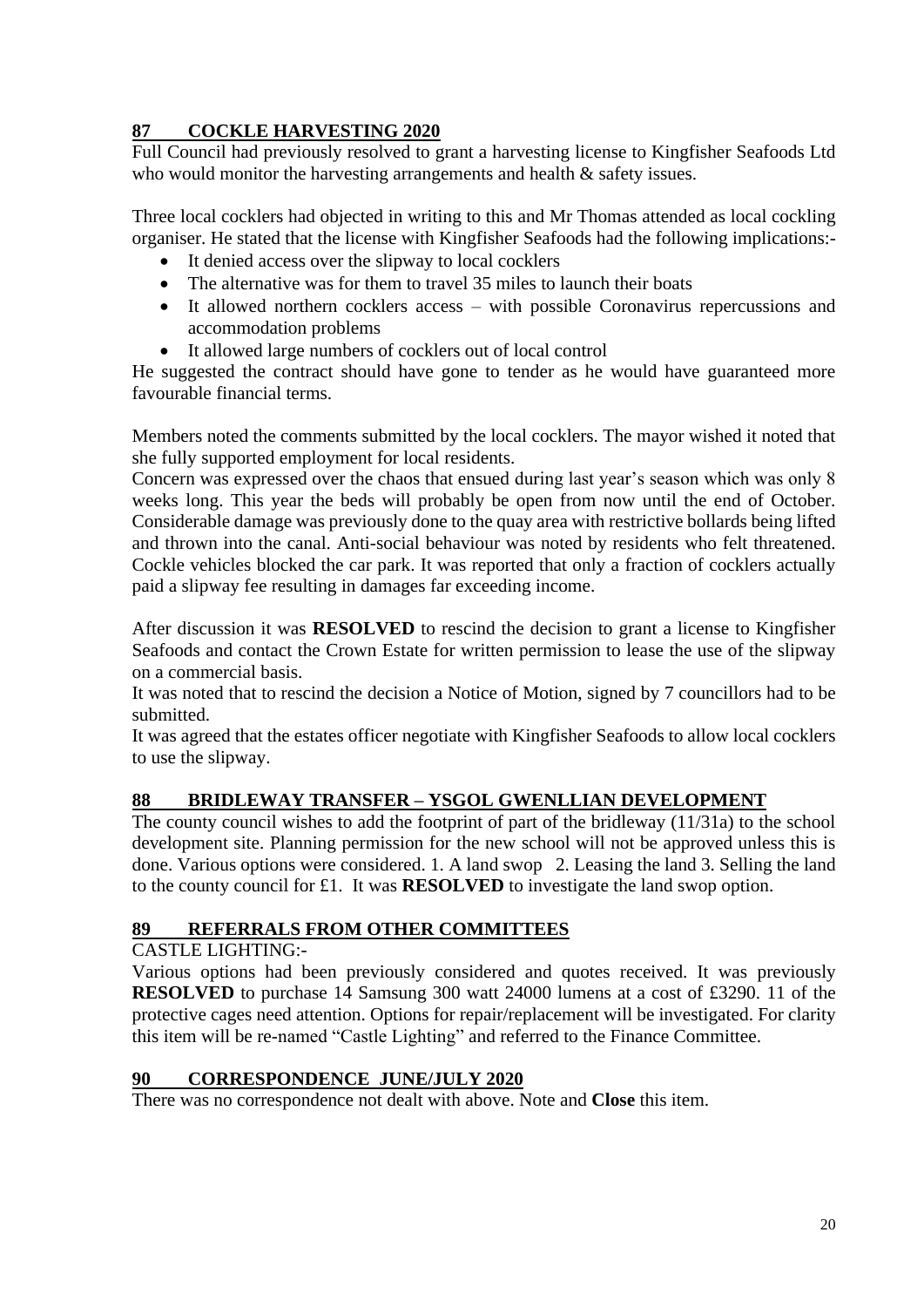#### **15 th SEPTEMBER 2020**

At the **VIRTUAL** meeting of the **ESTATES COMMITTEE** held on Tuesday 15<sup>th</sup> September 2020

| Present      | <b>Town Mayor</b>      | D.Lloyd-Waterford                                       |
|--------------|------------------------|---------------------------------------------------------|
|              | Deputy Mayor           | A.Jenkins                                               |
|              | Councillors            | J.Gilasbey, J.Bezant, J.James, C.Peters, C.Peters-Bond, |
|              |                        | J.Mayne, G.Beer, P.Thompson                             |
|              | <b>Town Clerk</b>      | V. O'Reilly                                             |
|              | <b>Estates Officer</b> | <b>Mark Stephens</b>                                    |
|              | <b>Town Secretary</b>  | A Padgett                                               |
|              | Admin. Assist.         | <b>Owain Davies</b>                                     |
| Apologies    | Councillors            |                                                         |
| No apologies |                        | C.Davies                                                |

#### **131 MEMBER'S DECLARATIONS OF INTEREST**

Minute 144 – Councillor A.Jenkins declared an interest.

Minutes 138,143 – Councillor J.Gilasbey declared an interest. Did not speak or vote. Minute 146 – Councillor J.Gilasbey left the meeting.

#### **132 ESTATES OFFICER REPORT**

The estates officer had provided a written report which was considered. Items noted:- Benches at Mynydd y Garreg

3 benches at Mynydd y Garreg Hall have been ordered. Cofeb Graf area will be sprayed with weedkiller during appropriate weather conditions.

#### Tanyffynnon – flooding

It was previously **RESOLVED** to clear the whole length of the ditch. Work will be carried out in the near future. It was noted that contractors should carry out work when specified. GL43

Awaiting notification from the tenant that fencing work is to commence.

Pear Technology

Mapping programme for OS map access. It was RESOLVED to purchase the Mapper Pro at a cost of £895. This will enable all council land assets to be digitally mapped – including cemetery plots

Bins

Large additional bins are required for Parc Stephens and the Quay. It was **RESOLVED** to ask the county council if they have any dual purpose bins available  $-$  if not  $-$  purchase 2 general waste (£478 each)and 2 recycling bins (£517 each). To be actioned before the next Estates Committee meeting.

#### 24 Station Road

The property is vacant and the contents will be removed by the  $25<sup>th</sup>$  September 2020. House viewing will be arranged for members. The estates officer will carry out an assessment of options:- sale as it is, costs to restore for rental, rental income to be expected.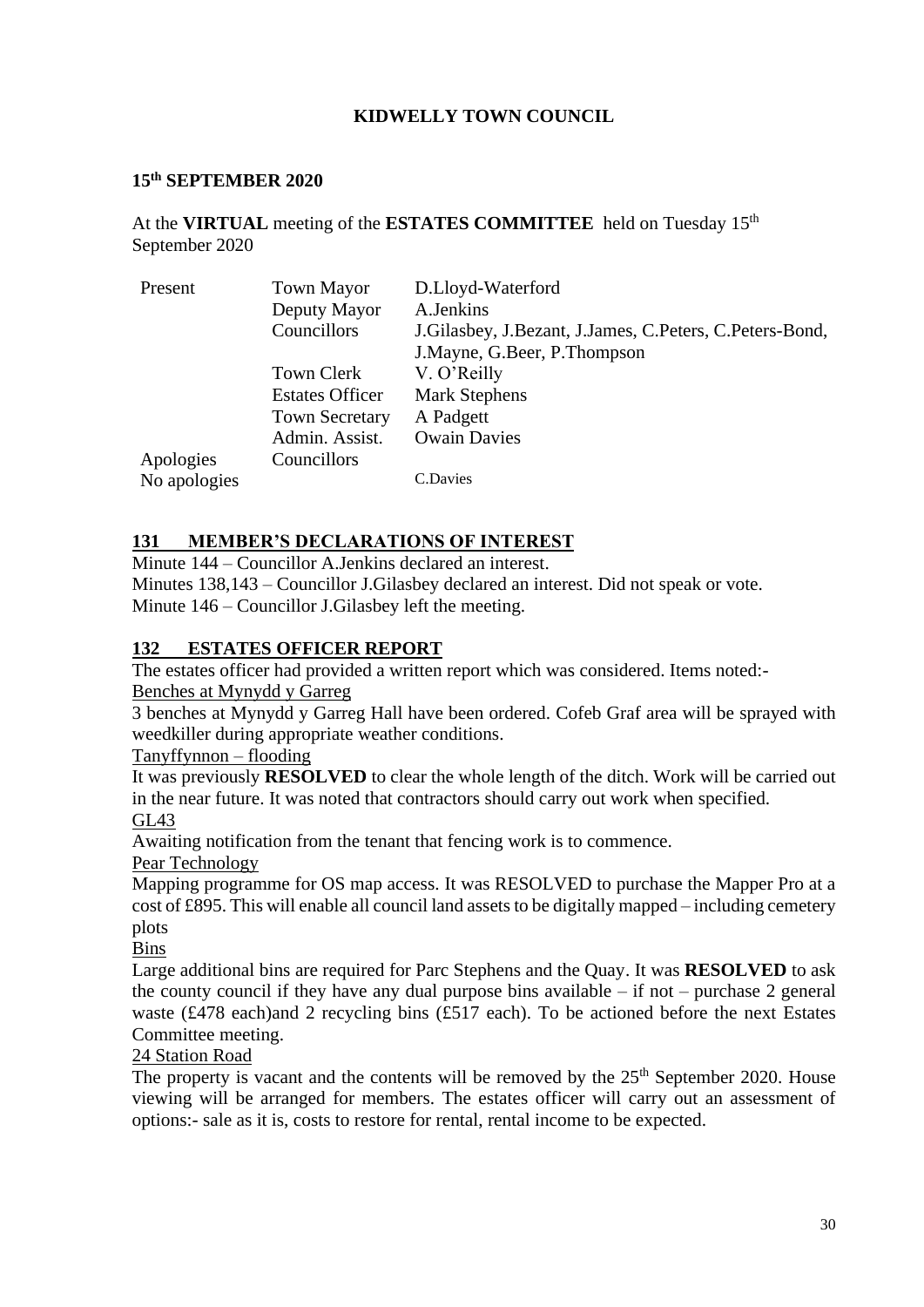Glan yr Afon trees

The tree surgeon had to remove damaged trees after the storms. Replacing the trees with a more suitable type will be investigated.

Church Clock

Work to the chimes will be carried out at a cost of £5613.60.

Japanese Knotweed

Additional stands found will result in extra cost of £5200. It was **RESOLVED** to accept the additional expense as knotweed removal is a legal requirement.

Estates Strategic plan

A draft document has been prepared for discussion. Mynydd park development will be added. The LDP closing date has been extended and the estates officer will submit further details.

# **Matters arising from the Estates Committee Meeting of 14th July 2020**

## **133 CEMETERY**

Phase 1 - The fence along Ferry Road has rotted and is dangerous. It was **RESOLVED** to purchase replacement high quality rot proof fencing at a cost of £3134.03 inc VAT and investigate installation costs. Phase 2 – refurbishment of the memorial garden and additional path in main cemetery.

## **134 REGISTRATION OF LAND AT MYNYDD PLAY AREA**

The council solicitor has indicated that the unregistered area of land cannot be claimed by the town council as proof of use has not been proven. The asset transfer documents will be scrutinised to determine whether possessory title of this area was included in the transaction.

### **135 LAND NEAR 27 HOREB ROAD – PURCHASE OF H3 – "***in camera"*

This matter was held in camera because of its financially sensitive nature. Contracts will be signed this week and exchanged thereafter.

### **136 H19 H15 A12- RENT REVIEW** *– in camera*

This matter was held in camera because of its commercially sensitive nature. A valuation is being determined. A response from the other parties involved is still awaited. The estates officer will pursue this.

# **137 ANIMAL HOUSING ON GL20**

The estates officer had previously carried out a site visit and prepared a report addressing the issues arising from housing pigs on the land. It was noted that retrospective planning will be needed to formalise the buildings already erected. Planning will be required for the additional building requested. The tenant had responded stating that he was awaiting a planning opinion. The matter was deferred until further information has been received and the tenant's response has been considered.

### **138 HISTORY SHED EXPERIENCE**

The council has agreed in principal to support the venture, which is recognised as a valuable asset to the town. A plan of the proposed location has been put onto the website and the site physically staked out so that residents can identify where the buildings will be erected. It was previously **RESOLVED** to draw up a draft lease which will be necessary when seeking grant funding for the project and will also assist in the planning process. A pre-planning application has been submitted and will be made available to members.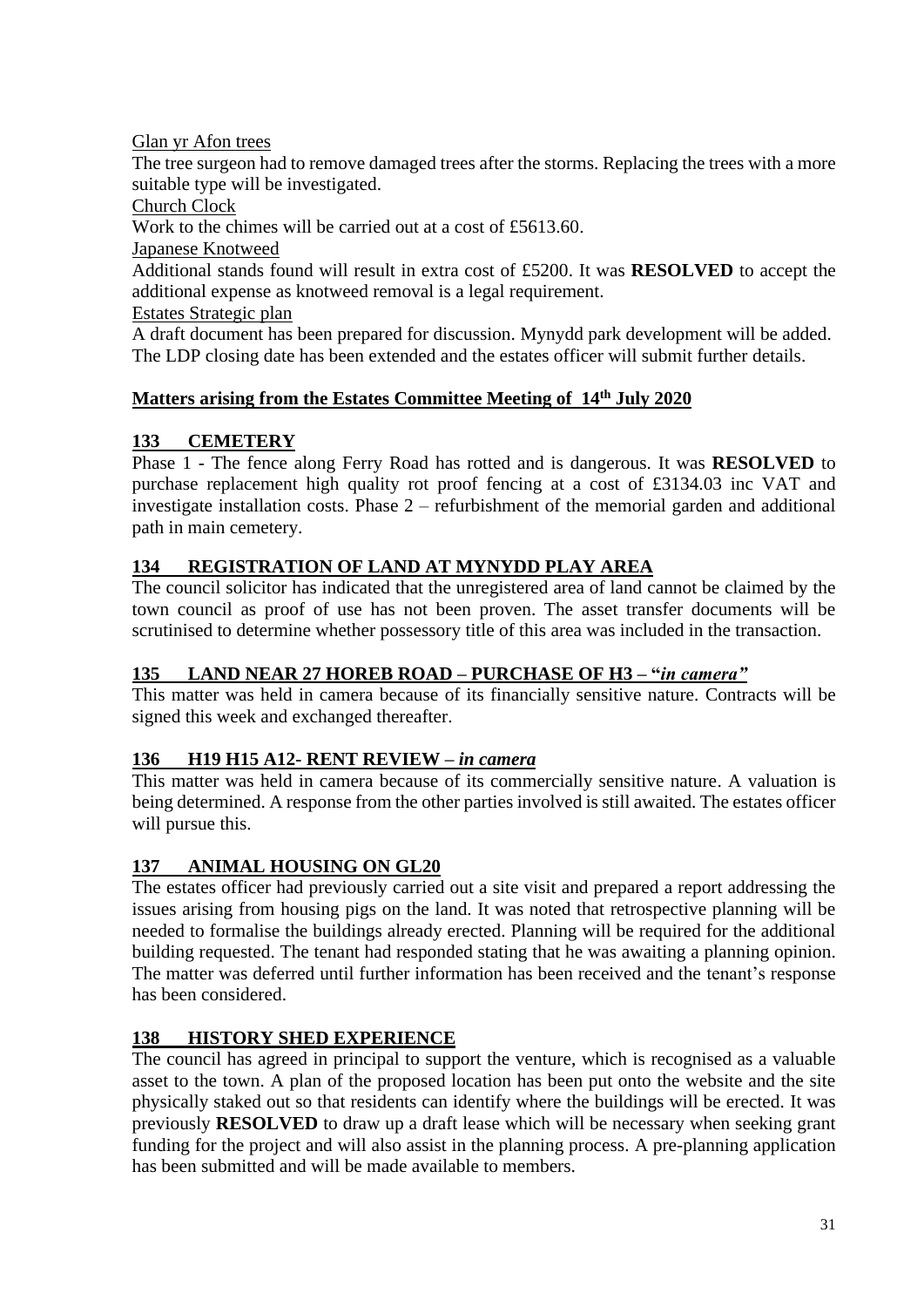#### **139 KEEP WALES TIDY**

The estates officer is liaising with an officer of Keep Wales Tidy with a view to making Kidwelly Town Council a hub for tidying initiatives.

### **140 BLACK CAT SCULPTURE**

It was previously **RESOLVED** in principal, to investigate options for erecting a black cat sculpture on the roundabout at Commissioner's Bridge to respectfully mark the pandemic of 2020. The long-term project would require planning permission. Decisions on size, style and materials for the sculpture and also cost options need to be assessed.

An interpretation panel could be mounted on the pathway from Pembrey, near the roundabout, which would explain about the story of the cat and how it has entered into the folklore of the town. Visitors could then see the significance of the sculpture and learn a little of the history of the area.

Option  $1 - a$  sculpture mould will cost £2200 with a cat model costing £989, transport cost £280 Further options are being investigated.

### **141 SKATE BOARD PARK**

A request for a skate board park has been received. It was previously **RESOLVED**, in principal, to support the project. It had been noted that there is money in the budget for parks development which could be used, in part, for match funding provided that an officially constituted group of skate park users be formed to manage the project and work with the council. The estates officer has meet with those involved and identified land that could be used – play areas at Water Street and Ger y Gwendraeth. Members were informed that residents of Ger y Gwendraeth had objections to use of land near their homes. Two further sites are possible and will be considered, the rear of the Gwenllian Centre and part of Parc Stephens.

#### **142 AGRICULTURAL TENDERS**

There were no tenders to consider.

### **143 PLANNING APPLICATIONS**

| <b>REF</b> | <b>TYPE</b> | PROPOSED DEVELOPMENT                                                                                     | <b>LOCATION</b>                        | <b>APPLICANT</b>   |
|------------|-------------|----------------------------------------------------------------------------------------------------------|----------------------------------------|--------------------|
| PL/00087   | Full        | Ground floor being separated into<br>shop, food takeaway and creating<br>access route to 1st floor flat. | $1 - 3$<br>Water<br>Kidwelly, SA17 5BX | Street,   Mr Singh |

The county council will be informed of members concerns over traffic congestion and parking outside the shop.

It was noted that a new housing development of 25 houses is being advertised, located in the car park of the former Optical Factory. Outline planning was granted in 2015. No other information is available. The estates officer will make enquiries as to the planning situation.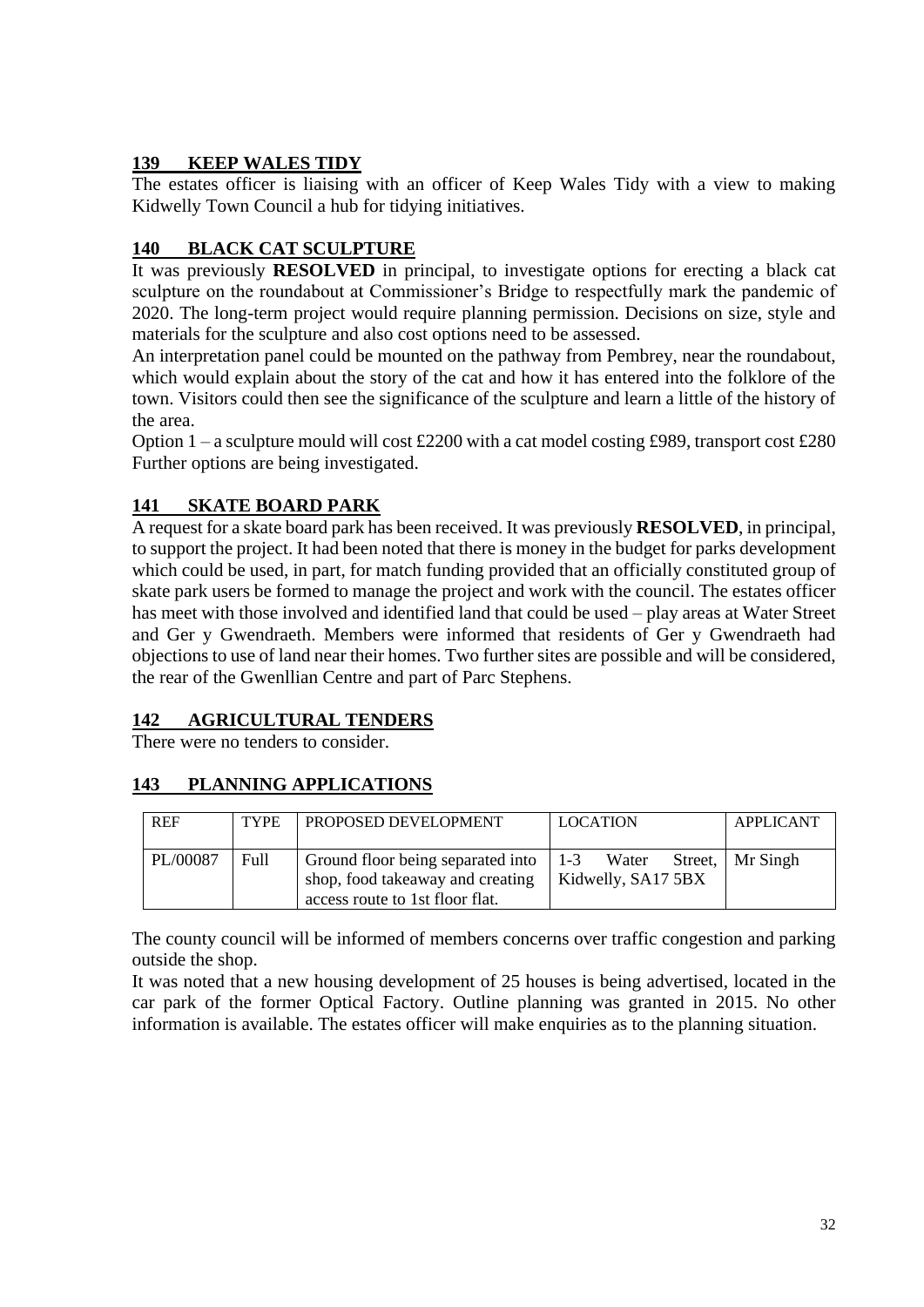## **144 HEDGE AT LLYNFAWR LANE**

The landowner has provided a written statement of his intentions regarding the boundary hedge and future developments. Conversations with all interested parties had resolved all issues. Note and **Close** this item.

### **145 COCKLE HARVESTING 2020**

Full Council had previously resolved to grant a harvesting license to a local cockler consortium, giving them exclusive access via the slipway. They have subsequently not used the slipway but accessed the beds via Ferryside – denying access to all others. This has resulted in no income for the council. Note and **Close** this item.

### **146 BRIDLEWAY TRANSFER – YSGOL GWENLLIAN DEVELOPMENT**

The county council wishes to add the footprint of part of the bridleway (11/31a) to the school development site. Planning permission for the new school will not be approved unless this is done. Various options were considered. 1. A land swop 2. Leasing the land 3. Selling the land to the county council for £1. Discussion revealed that the county council would prefer a 25 year lease arrangement. It was agreed that the estates officer pursue the land swop option, requesting transfer of the land adjacent to the new quay car park.

## **147 CASTLE LIGHTING**

It was previously **RESOLVED** to purchase 14 Samsung 300 watt 24000 lumens at a cost of £3290. 11 of the protective cages need attention at a cost of £960. Star Forge will carry out the work

### **148 REFERRALS FROM OTHER COMMITTEES**

There were no referrals.

### **149 CORRESPONDENCE During recess 2020**

There was no correspondence not dealt with above. Note and **Close** this item.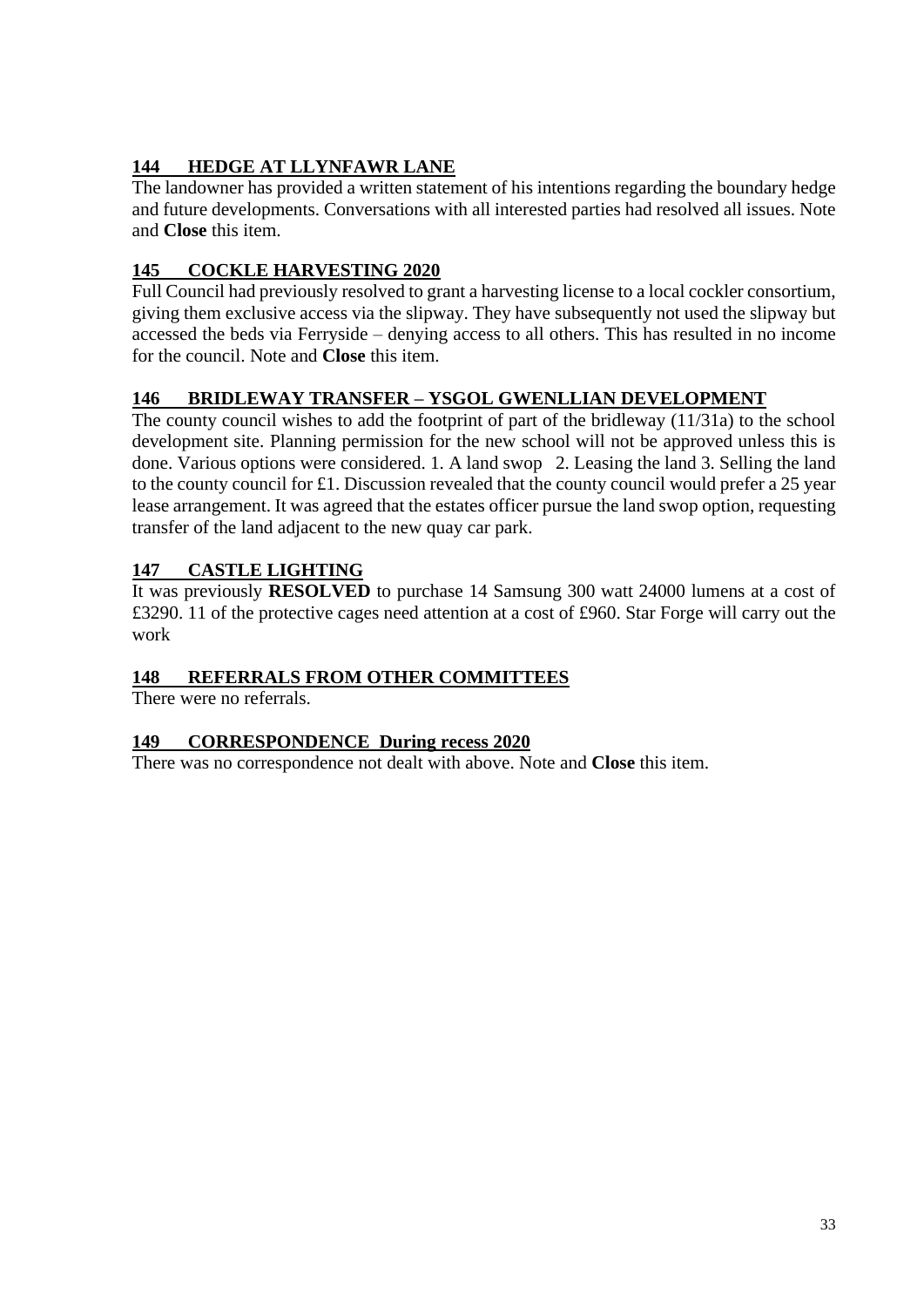#### **13 th OCTOBER 2020**

At the VIRTUAL meeting of the ESTATES COMMITTEE held on Tuesday 13<sup>th</sup> October 2020

| Present      | <b>Town Mayor</b>      | D.Lloyd-Waterford                                       |
|--------------|------------------------|---------------------------------------------------------|
|              | Deputy Mayor           | A.Jenkins                                               |
|              | Councillors            | J.Gilasbey, J.Bezant, J.James, C.Peters, C.Peters-Bond, |
|              |                        | G.Beer, P.Thompson                                      |
|              | Town Clerk             | V. O'Reilly                                             |
|              | <b>Estates Officer</b> | <b>Mark Stephens</b>                                    |
|              | <b>Town Secretary</b>  | A Padgett                                               |
|              | Admin. Assist.         | <b>Owain Davies</b>                                     |
| Apologies    | Councillors            | J.Mayne                                                 |
| No apologies |                        | C.Davies                                                |

#### **189 MEMBER'S DECLARATIONS OF INTEREST**

Minute 203 [5] – Councillor A.Jenkins declared an interest. Minutes 196, 200, 203 – Councillor J.Gilasbey declared an interest. Did not speak or vote.

#### **190 ESTATES OFFICER REPORT**

The estates officer had provided a written report which was considered. Items noted:-

#### Benches at Mynydd y Garreg

3 benches for Mynydd y Garreg Hall have been delivered and are awaiting installation. Cofeb Graf area has been sprayed with weedkiller.

#### Tanyffynnon – flooding

It was **RESOLVED** to clear the whole length of the ditch. Work has been completed with an additional cost of £700 due to unforeseen problems.

#### Pear Technology

Mapping programme for OS map access will be purchased. This will enable all council land assets to be digitally mapped – including cemetery plots. It was **RESOLVED** to purchase the software at a cost of £2605.

#### Bins

Large additional bins are required for Parc Stephens and the Quay. It was reported that the county council had no dual purpose bins available. It was **RESOLVED** to purchase 2 general waste (£478 each)and 2 recycling bins (£517 each).

#### 24 Station Road

The property is vacant and empty. Architectural drawings are in draft format. House viewing will be arranged for members. The estates officer will carry out an assessment of options:- sale as it is, costs to restore for rental, rental income to be expected. The county council and a housing association have been approached as a leasing option. A community shop could be considered. A valuation will be carried out.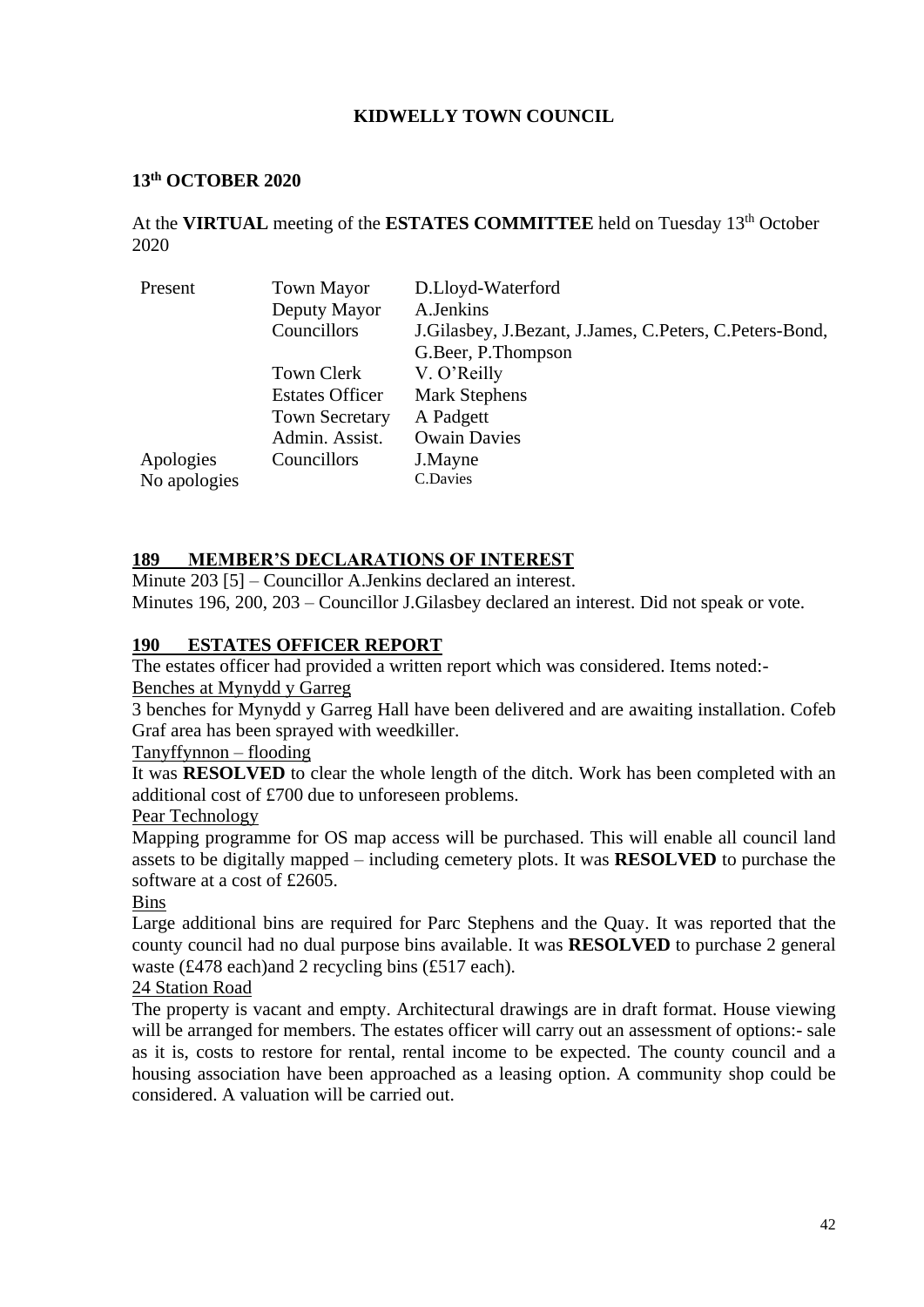Phase 2 tree surgery

Work scheduled for the bridleway will be suspended. Additional work is needed at Glan yr Afon. The tree at 24 Station Road needs pollarding. A replacement tree for the rotten ash tree in Plough Gardens will be considered as it will be needed for Christmas lighting. The county councillor will supply a list of all trees with ash die back that are scheduled for removal by the county council.

Japanese Knotweed

All known knotweed sites have been sprayed.

LDP consultation

The LDP closing date has been extended and the estates officer has submitted further details relating to the Brynhefin candidate site.

Plot at Llynfawr Lane

A request to rent land adjacent to GL19 has been received. Boundaries will be laid out before tendering can take place.

Network Rail

Network Rail requires car parking space for its staff while working on the railway bridge over the river; also access at the quay to launch a safety boat. Discussions are proceeding. Additional items reported

Glan yr Afon - Fence is rotten: Dog fouling sign are to be put up.

Mynydd mountain – reports of bikers – signs to be erected indicating BOATs

#### **Matters arising from the Estates Committee Meeting of 15 th September 2020**

#### **191 CEMETERY**

Phase 1 - The fence along Ferry Road has rotted and is dangerous. It was **RESOLVED** to purchase replacement high quality rot proof fencing at a cost of £3134.03 inc VAT. This has been ordered. 4 contractors have been requested to submit quotes, no response. Further requests will be made.

#### **192 REGISTRATION OF LAND AT MYNYDD PLAY AREA**

The council solicitor has indicated that the unregistered area of land cannot be claimed by the town council as proof of use has not been proven. The asset transfer documents will be scrutinised to determine whether possessory title of this area was included in the transaction.

### **193 LAND NEAR 27 HOREB ROAD – PURCHASE OF H3**

The sale of the land has been completed. Note and **Close** this item.

#### **194 H19 H15 A12- RENT REVIEW** *– in camera*

This matter was held in camera because of its commercially sensitive nature. A valuation is being determined. A response from the other parties involved is still awaited. The estates officer will pursue this.

#### **195 ANIMAL HOUSING ON GL20**

The estates officer had previously carried out a site visit and prepared a report addressing the issues arising from housing pigs on the land. It was noted that retrospective planning will be needed to formalise the buildings already erected. Planning will be required for the additional building requested. The tenant had responded stating that he was awaiting a planning opinion. The matter was deferred until further information has been received and the tenant's response has been considered.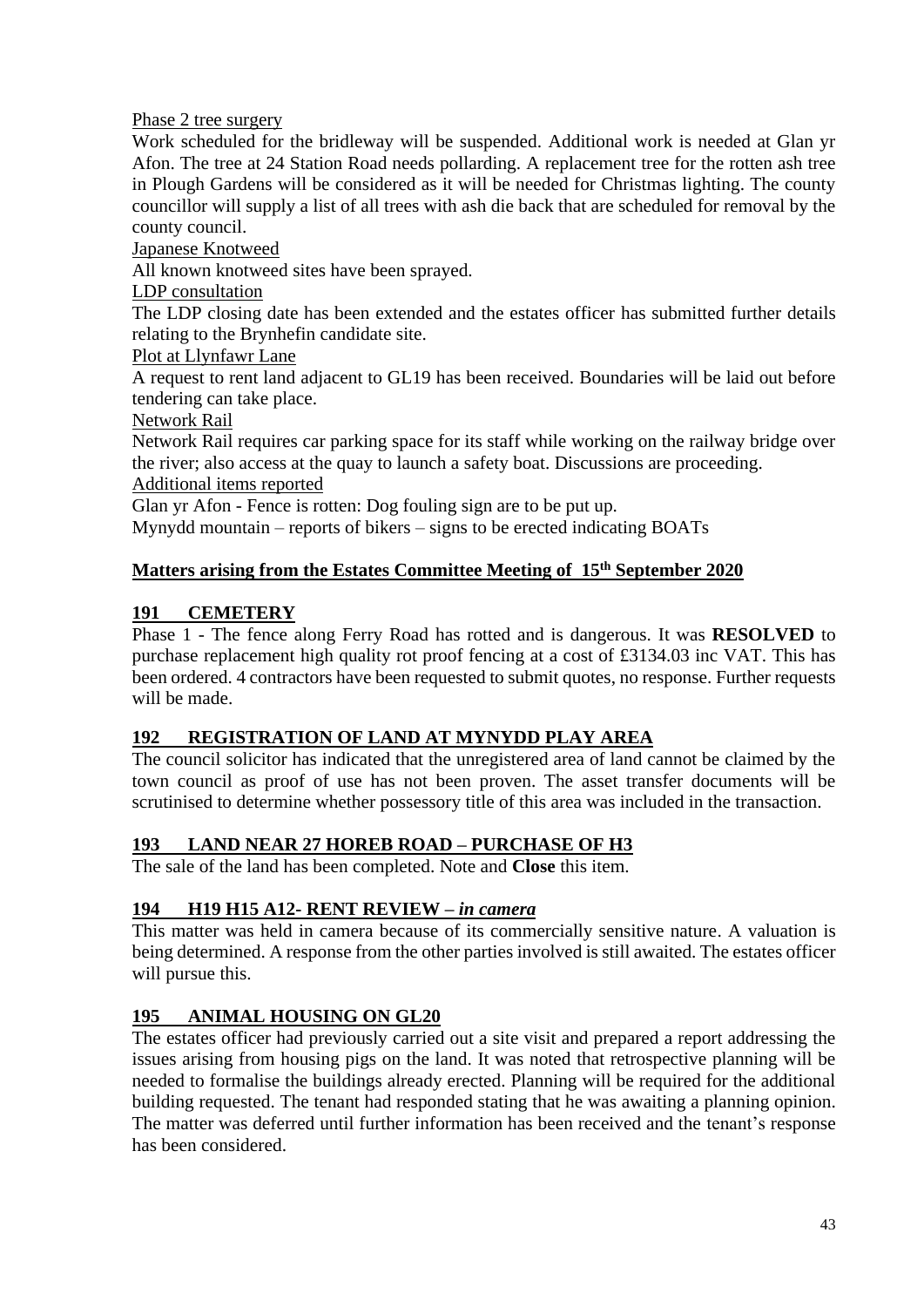### **196 HISTORY SHED EXPERIENCE**

The council has agreed in principal to support the venture, which is recognised as a valuable asset to the town. A plan of the proposed location has been put onto the website and the site physically staked out so that residents can identify where the buildings will be erected. It was previously **RESOLVED** to draw up a draft lease which will be necessary when seeking grant funding for the project and will also assist in the planning process. A pre-planning application has been submitted and will be made available to members.

### **197 KEEP WALES TIDY**

Keep Wales Tidy project – flower planters with trellis have been placed in the town square. Bird feeders and associated items are to be located nearby.

### **198 BLACK CAT SCULPTURE**

The sculpture has been incorporated into the Coastal Communities project bid which will include other heritage items for consideration. For future clarity this item will be re-named "Coastal Communities Project"

## **199 SKATE BOARD PARK**

A request for a skate board park has been received. It was previously **RESOLVED**, in principal, to support the project. It had been noted that there is money in the budget for parks development which could be used, in part, for match funding provided that an officially constituted group of skate park users be formed to manage the project and work with the council. The estates officer has meet with those involved and identified land that could be used – play areas at Water Street and Ger y Gwendraeth. Members were informed that residents of Ger y Gwendraeth had objections to use of land near their homes. Two further sites are possible and will be considered, the rear of the Gwenllian Centre and part of Parc Stephens.

### **200 BRIDLEWAY TRANSFER – YSGOL GWENLLIAN DEVELOPMENT**

The county council wishes to add the footprint of part of the bridleway (11/31a) to the school development site. Planning permission for the new school will not be approved unless this is done. Various options were considered. 1. A land swop 2. Leasing the land 3. Selling the land to the county council for £1. Discussion revealed that the county council would prefer a 25 year lease arrangement. It was agreed that the estates officer pursue the land swop option, requesting transfer of the land adjacent to the new quay car park.

### **201 CASTLE LIGHTING**

It was previously **RESOLVED** to purchase 14 Samsung 300 watt 24000 lumens at a cost of £3290. 11 of the protective cages need attention at a cost of £960. Star Forge has commenced the refurbishment.

### **202 AGRICULTURAL TENDERS**

There were no tenders to consider.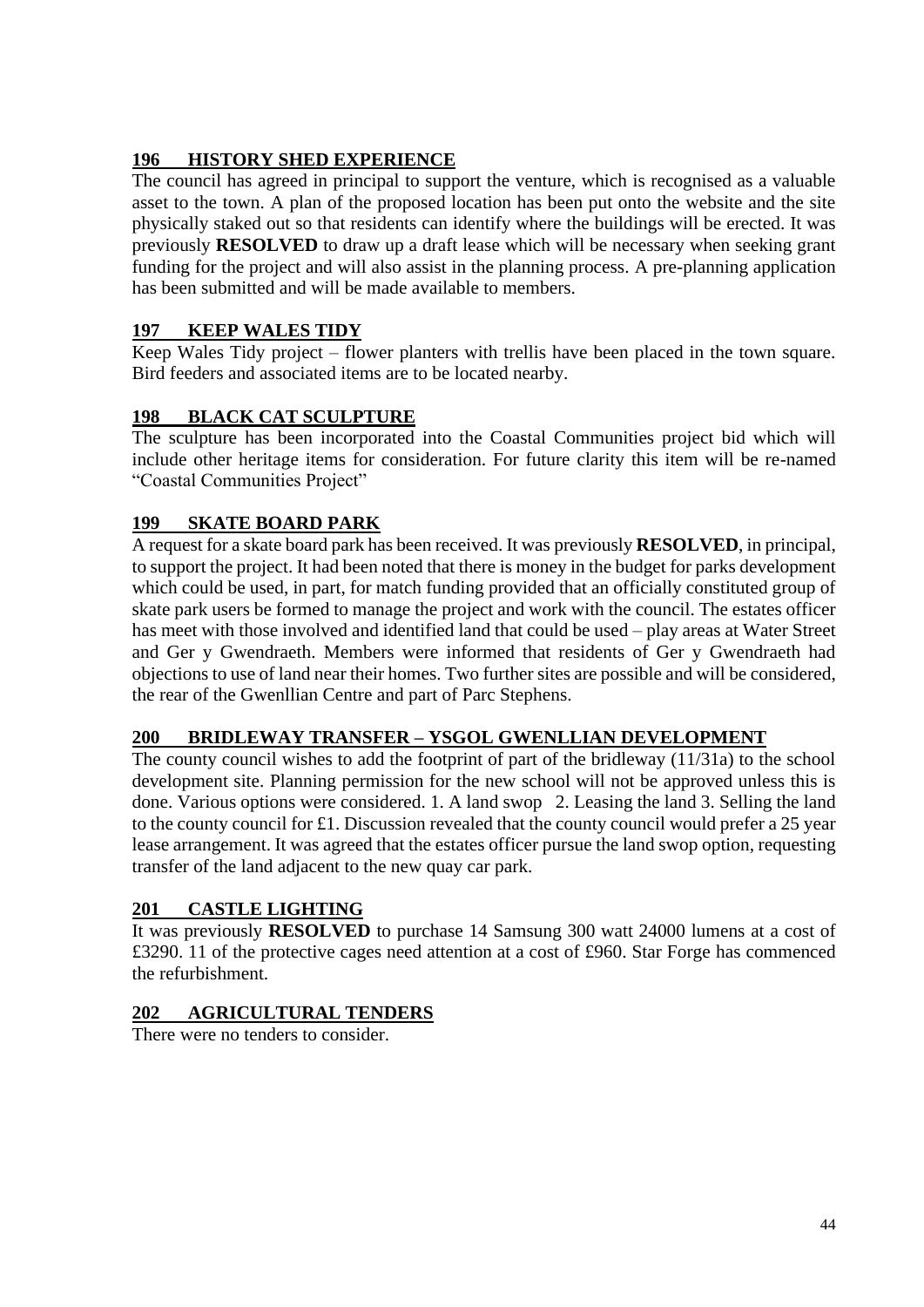## **203 PLANNING APPLICATIONS**

|                | Ref      | Type                          | <b>Proposed development</b>                    | Location                                   | Applicant                                                         |
|----------------|----------|-------------------------------|------------------------------------------------|--------------------------------------------|-------------------------------------------------------------------|
| 1              | PL/00425 | Full                          | Construction of stables for<br>private use.    | Bryn Glas,<br>Kidwelly                     | Susannah Nolan                                                    |
| $\overline{2}$ | PL/00321 | Full                          | Proposed extension of existing<br>caravan site | Waungadog,<br>Stockwell Lane,<br>Kidwelly  | D Dalziel                                                         |
| 3              | PL/00096 | Full                          | 2 No. Proposed single storey<br>extensions.    | Capel Sul,<br>Kidwelly, SA17<br>4UU        | Leigh Hipkiss<br><b>Education Centre</b><br>Pwll Road<br>Llanelli |
| $\overline{4}$ | PL/00361 | Listed<br>building<br>consent | 2 No. Proposed single storey<br>extensions     | Capel Sul,<br>Kidwelly, SA17<br>4UU        | Leigh Hipkiss<br><b>Education Centre</b><br>Pwll Road<br>Llanelli |
| 5              | PL/00535 | Full                          | Advertisement signage                          | Gravells Garage<br>Pembrey Rod<br>Kidwelly | Jonathan Gravell                                                  |

It was agreed to support each of these applications.

## **204 REFERRALS FROM OTHER COMMITTEES**

There were no referrals.

### **205 CORRESPONDENCE SEPTEMBER/OCTOBER 2020**

There was no correspondence not dealt with above. Note and **Close** this item.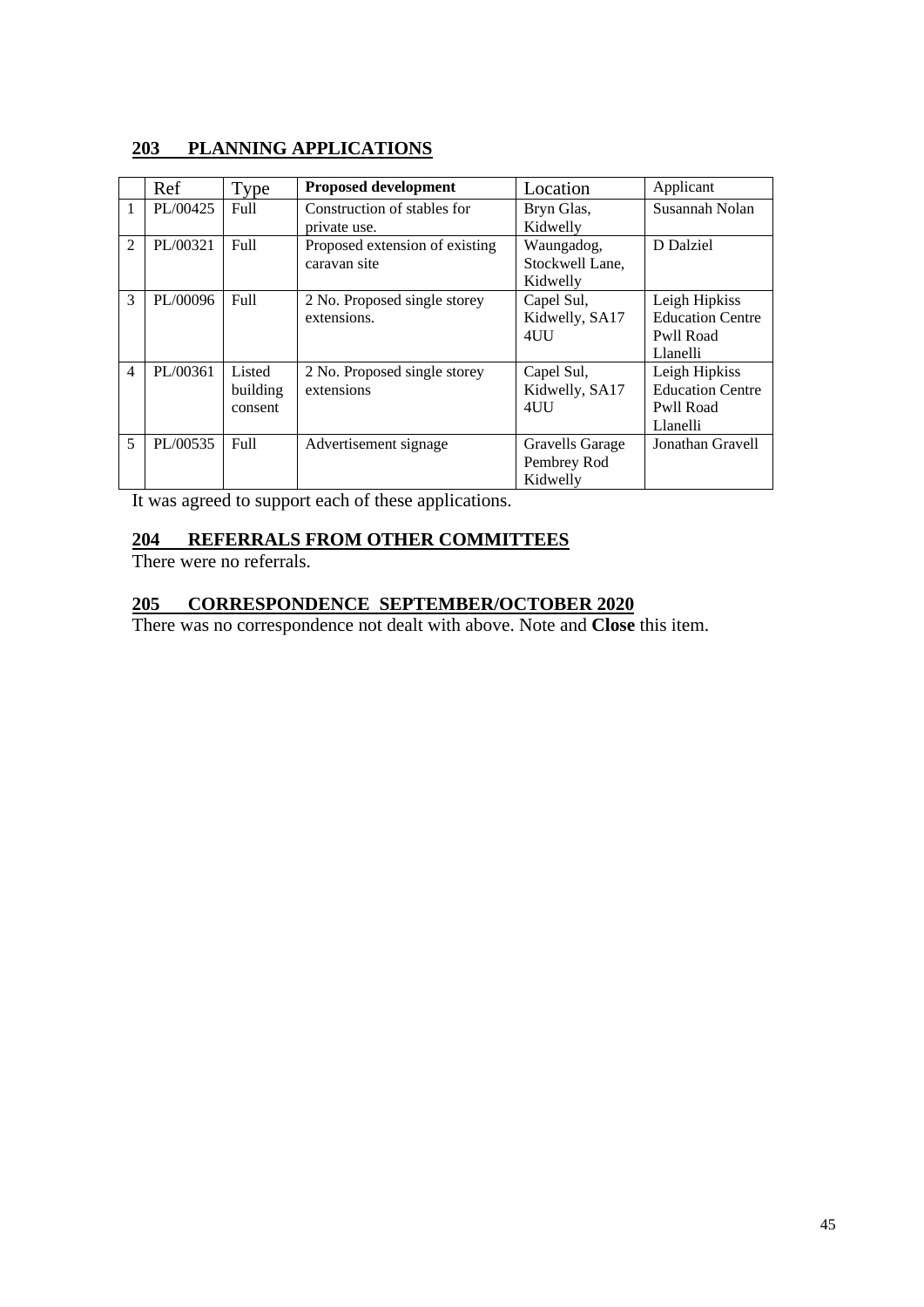#### **10 th NOVEMBER 2020**

At the VIRTUAL meeting of the ESTATES COMMITTEE held on Tuesday 10<sup>th</sup> November 2020

| Present      | <b>Town Mayor</b>      | D.Lloyd-Waterford                                       |
|--------------|------------------------|---------------------------------------------------------|
|              | Deputy Mayor           | A.Jenkins                                               |
|              | Councillors            | J.Gilasbey, J.Bezant, J.James, C.Peters, C.Peters-Bond, |
|              |                        | J.Mayne                                                 |
|              | Town Clerk             | V. O'Reilly                                             |
|              | <b>Estates Officer</b> | <b>Mark Stephens</b>                                    |
|              | <b>Town Secretary</b>  | A Padgett                                               |
|              | Admin. Assist.         | <b>Owain Davies</b>                                     |
| Apologies    | Councillors            | G.Beer, P.Thompson                                      |
| No apologies |                        | <b>C.Davies</b>                                         |

Sara Griffiths and Kevin Dobson, Modernisation Team at CCC, attended to discuss arrangements at the bridleway. This matter was considered under Minute 248.

#### **239 MEMBER'S DECLARATIONS OF INTEREST**

Minutes 248, 251 – Councillor J.Gilasbey declared an interest. Did not speak or vote.

#### **240 ESTATES OFFICER REPORT**

The estates officer had provided a written report which was considered. Items noted:-

**Benches at Mynydd y Garreg** - 3 benches for Mynydd y Garreg Hall have been delivered and are awaiting installation. It was **RESOLVED** to refurbish 5 existing benches at a cost of £800. **Bins -** Large additional bins are required for Parc Stephens and the Quay. It was previously **RESOLVED** to purchase 2 general waste (£478 each)and 2 recycling bins (£517 each), which have now been ordered.

**24 Station Road -** A survey has been undertaken. A report is being compiled to establish refurbishment costs. An empty house grant may be available. Contact with housing associations has been made.

**Phase 2 tree surgery -** The next phase will be discussed with the tree surgeon.

**Signage -**Quotes for 10 permanent signs at the Quay and Glan yr Afon and 5 at Mynydd y Garreg have been sought. It was **RESOLVED** to purchase the 15 signs at a cost of £985+VAT. Installation costs will be investigated.

**Glan yr Afon Fence -**Glan yr Afon fencing is rotten. Replacement costs will be sought.

**Network Rail -**Draft license for work at the railway bridge has been received - £5,500 to be paid. It was **RESOLVED** to ratify the license so the work can commence.

**Kymer's Canal -** Discussions with CCC and NRW regarding works at canal paths continue.

**Royal British Legion -**The legion wishes to maintain the memorial garden at New Street. It was agreed in principle, a written agreement to be drawn up ensuring that the memorial statue itself is not to be touched.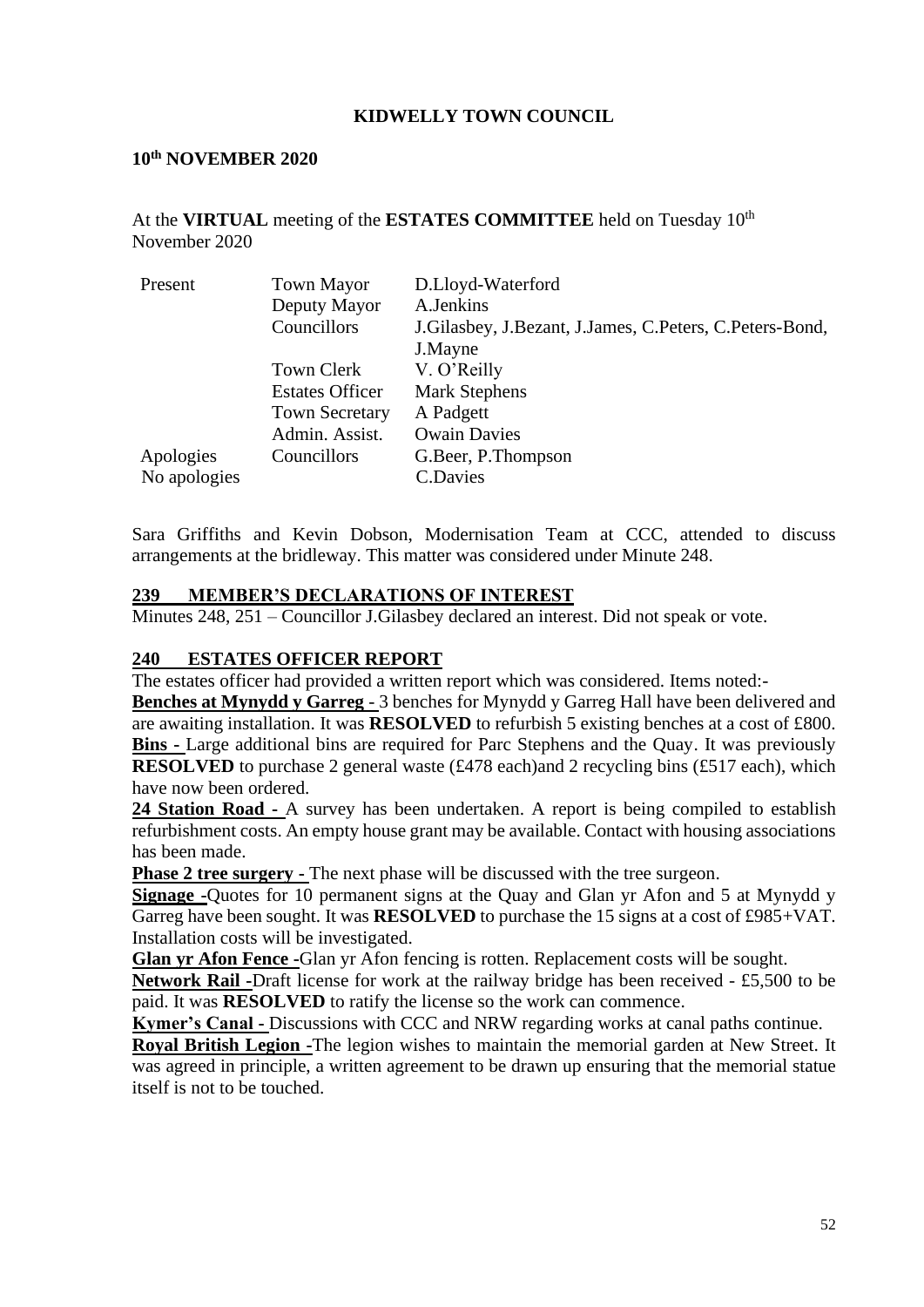## **Matters arising from the Estates Committee Meeting of 13 th October 2020**

## **241 CEMETERY**

Phase 1 - The fence along Ferry Road has rotted and is dangerous. It was **RESOLVED** to purchase replacement high quality rot proof fencing at a cost of £3134.03 inc VAT. This has been ordered. Several contractors have been requested to submit quotes for installation, only one response has been received, which was considered too high. Further requests will be made.

#### **242 REGISTRATION OF LAND AT MYNYDD PLAY AREA**

The council solicitor has indicated that the unregistered area of land cannot be claimed by the town council as proof of use has not been proven. The asset transfer documents will be scrutinised to determine whether possessory title of this area was included in the transaction.

#### **243 H19 H15 A12- RENT REVIEW** *– in camera*

This matter was held in camera because of its commercially sensitive nature. A valuation is being determined. A response from the other parties involved is still awaited. The estates officer will pursue this.

### **244 ANIMAL HOUSING ON GL20**

The estates officer had previously carried out a site visit and prepared a report addressing the issues arising from housing pigs on the land. It was noted that retrospective planning will be needed to formalise the buildings already erected. Planning will be required for the additional building requested. The tenant had responded stating that he was awaiting a planning opinion. The matter was deferred until further information has been received and the tenant's response has been considered.

### **245 HISTORY SHED EXPERIENCE**

The council has agreed in principal to support the venture, which is recognised as a valuable asset to the town. A plan of the proposed location has been put onto the website and the site physically staked out so that residents can identify where the buildings will be erected. It was previously **RESOLVED** to draw up a draft lease which will be necessary when seeking grant funding for the project and will also assist in the planning process. A pre-planning application has been submitted and will be made available to members.

### **246 KEEP WALES TIDY**

Keep Wales Tidy project – flower planters with trellis have been placed in the town square. Bird feeders and associated items are to be located nearby.

# **247 SKATE BOARD PARK**

A request for a skate board park has been received. It was previously **RESOLVED**, in principal, to support the project. It had been noted that there is money in the budget for parks development which could be used, in part, for match funding provided that an officially constituted group of skate park users be formed to manage the project and work with the council. The estates officer has meet with those involved and identified land that could be used – play areas at Water Street and Ger y Gwendraeth. Members had been informed that residents of Ger y Gwendraeth had objections to use of land near their homes. Two further sites are possible and will be considered, the rear of the Gwenllian Centre and part of Parc Stephens.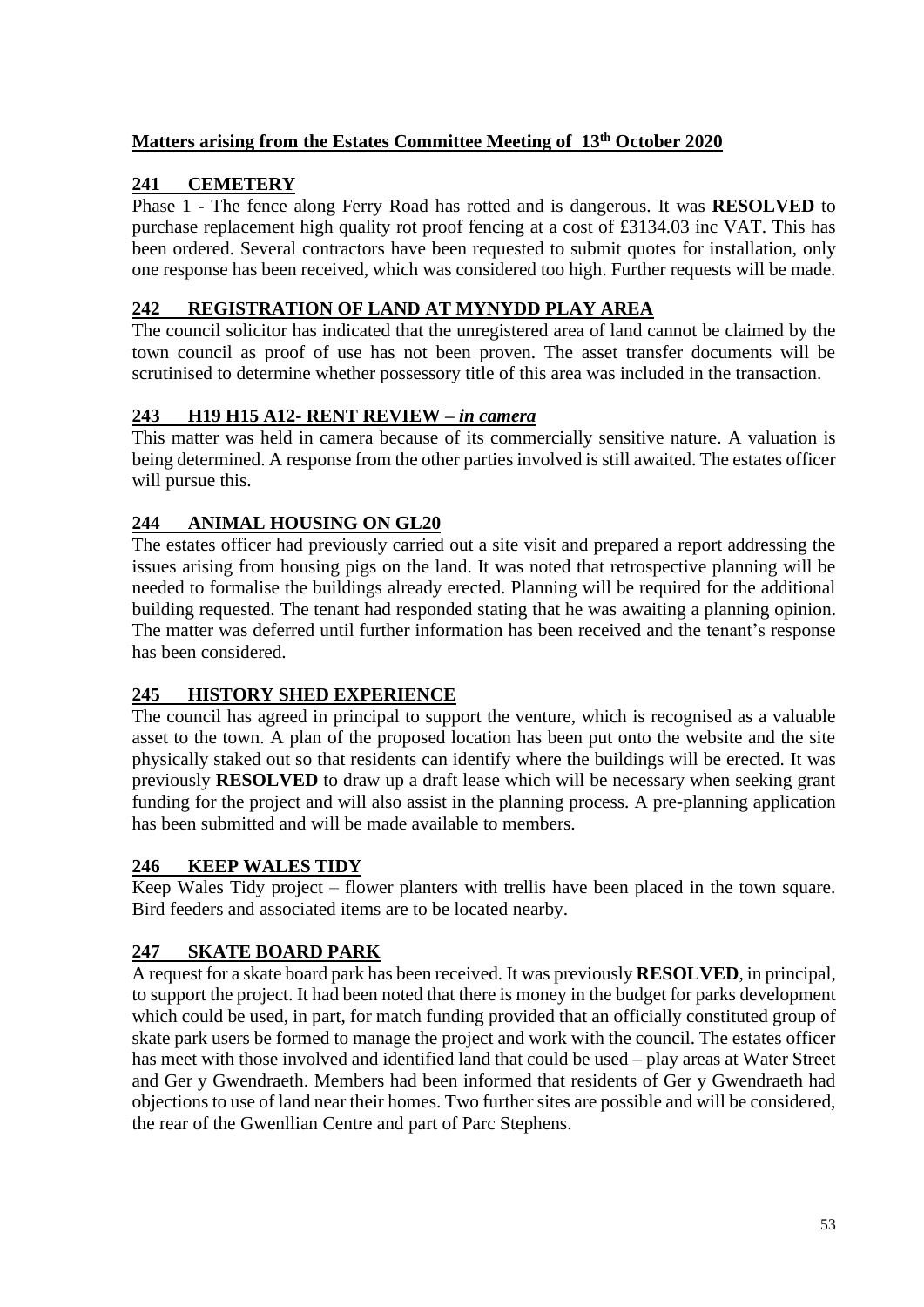## **248 BRIDLEWAY TRANSFER – YSGOL GWENLLIAN DEVELOPMENT**

The county council wishes to add the footprint of part of the bridleway (11/31a) to the school development site. Planning permission for the new school will not be approved unless this is done for ecological reasons. THE LEASE;- The county council wish to have a 15 year lease of the bridleway section to include a maintenance contract. It was agreed to request that a maintenance plan for the paths, pond and bridges on CCC land adjacent to the canal be included in any agreement. A charge of £2 per day would be requested for the lease.

It was **RESOLVED** to negotiate the terms of the lease as stated above.

A named vote was requested

| <b>FOR</b>    | <b>AGAINST</b> |                   |                   |
|---------------|----------------|-------------------|-------------------|
| C. Peters     | J.James        | J.Bezant          | D.Lloyd-Waterford |
| C.Peters-Bond | J.Mayne        | Jenkins.<br>- A., |                   |

Councillor Jeanette Gilasbey did not vote as she had declared an interest.

#### **249 CASTLE LIGHTING**

It was previously **RESOLVED** to purchase 14 Samsung 300 watt 24000 lumens at a cost of £3290. 11 of the protective cages need attention at a cost of £960. The contractor constructing the cages, despite many requests, has failed to deliver the goods. A deadline will be given. If not complied with further quotes will be sought from alternative contractors.

### **250 AGRICULTURAL TENDERS**

There were no tenders to consider.

### **251 PLANNING APPLICATIONS**

| Ref      | $TV$ pe | <b>Proposed development</b> | Location                      | Applicant     |
|----------|---------|-----------------------------|-------------------------------|---------------|
| PL/00569 | Full    | First floor extension       | 94 Priory Street,<br>Kidwelly | Michael David |

No observations were made.

### **252 REFERRALS FROM OTHER COMMITTEES**

The Welfare Committee has requested use of Glan yr Afon for the carnival 2021 and permission to install a container for storage on that site. The car park area is owned by the county council and permission will be needed to locate the carnival there. No decisions can be made until the county council has responded. For clarity, this item will be renamed "Carnival at Glan yr Afon".

#### **253 CORRESPONDENCE OCTOBER/NOVEMBER 2020**

There was no correspondence not dealt with above. Note and **Close** this item.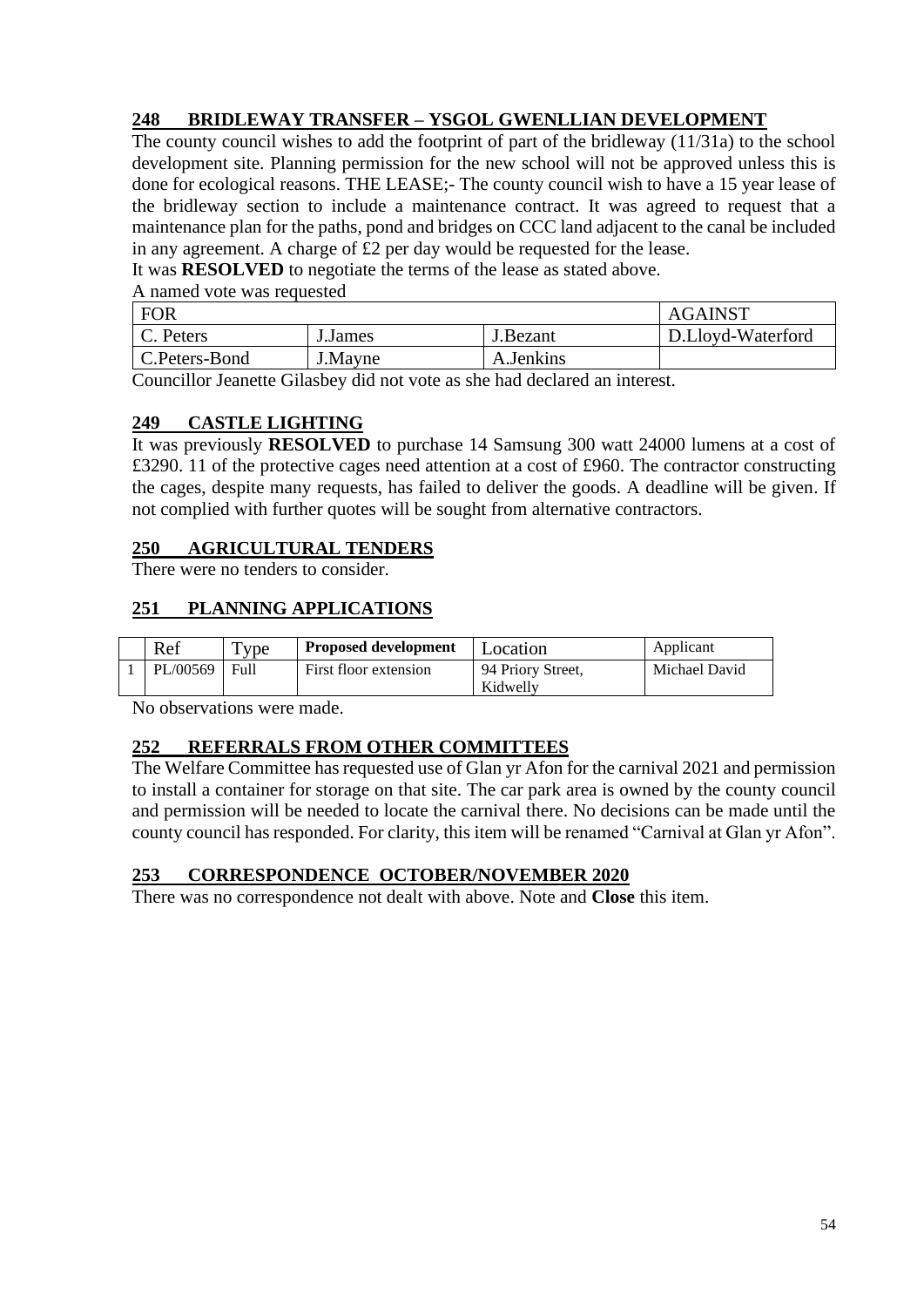#### **8 th DECEMBER 2020**

At the VIRTUAL meeting of the ESTATES COMMITTEE held on Tuesday 8<sup>th</sup> December 2020

| Present      | <b>Town Mayor</b>      | D.Lloyd-Waterford                                       |
|--------------|------------------------|---------------------------------------------------------|
|              | Deputy Mayor           |                                                         |
|              | Councillors            | J.Gilasbey, J.Bezant, J.James, C.Peters, C.Peters-Bond, |
|              |                        | J.Mayne, G.Beer, P.Thompson                             |
|              | <b>Town Clerk</b>      | V. O'Reilly                                             |
|              | <b>Estates Officer</b> | <b>Mark Stephens</b>                                    |
|              | <b>Town Secretary</b>  | A Padgett                                               |
|              | Admin. Assist.         | <b>Owain Davies</b>                                     |
| Apologies    | Councillors            | A.Jenkins                                               |
| No apologies |                        | C.Davies                                                |

#### **291 MEMBER'S DECLARATIONS OF INTEREST**

Minutes 300, 304 – Councillor J.Gilasbey declared an interest. Did not speak or vote.

#### **292 ESTATES OFFICER REPORT**

The estates officer had provided a written report which was considered. Items noted:-

**Benches at Mynydd y Garreg** - 3 new benches for Mynydd y Garreg Hall have been installed. The 5 existing benches are being refurbished at a cost of £800.

**Pear Technology –** The CAD format has been requested. Once this is digitalised the programme installation will take place.

**Phase 2 tree surgery -** The next phase will be delayed until the issue with the bridleway is resolved.

**Signage -** 10 permanent signs at the Quay and Glan yr Afon and 5 at Mynydd y Garreg will be ordered when the format has been agreed. Installation costs will be investigated.

**Glamping Site –** Potential site in field adjacent to Tanyffynnon. The field has been cleared, it is close to services with access off Meinciau Road, has elevated aspect with good views. Topographical and ecological surveys have been arranged.

**Kymer's Canal -** Discussions with CCC and NRW regarding works at canal paths continue.

#### **Matters arising from the Estates Committee Meeting of 10 th November 2020**

#### **293 CEMETERY**

Phase 1 - The fence along Ferry Road has rotted and is dangerous. Replacement fencing has been delivered. It was noted that the steep slabbed pathway becomes slippery. Some of the steeper slabs will be removed and reset at a lower level extension of the pathway and will be replaced by non-slip resin composite.

#### **294 REGISTRATION OF LAND AT MYNYDD PLAY AREA**

The council solicitor has indicated that the unregistered area of land cannot be claimed by the town council as proof of use has not been proven. The asset transfer documents will be scrutinised to determine whether possessory title of this area was included in the transaction.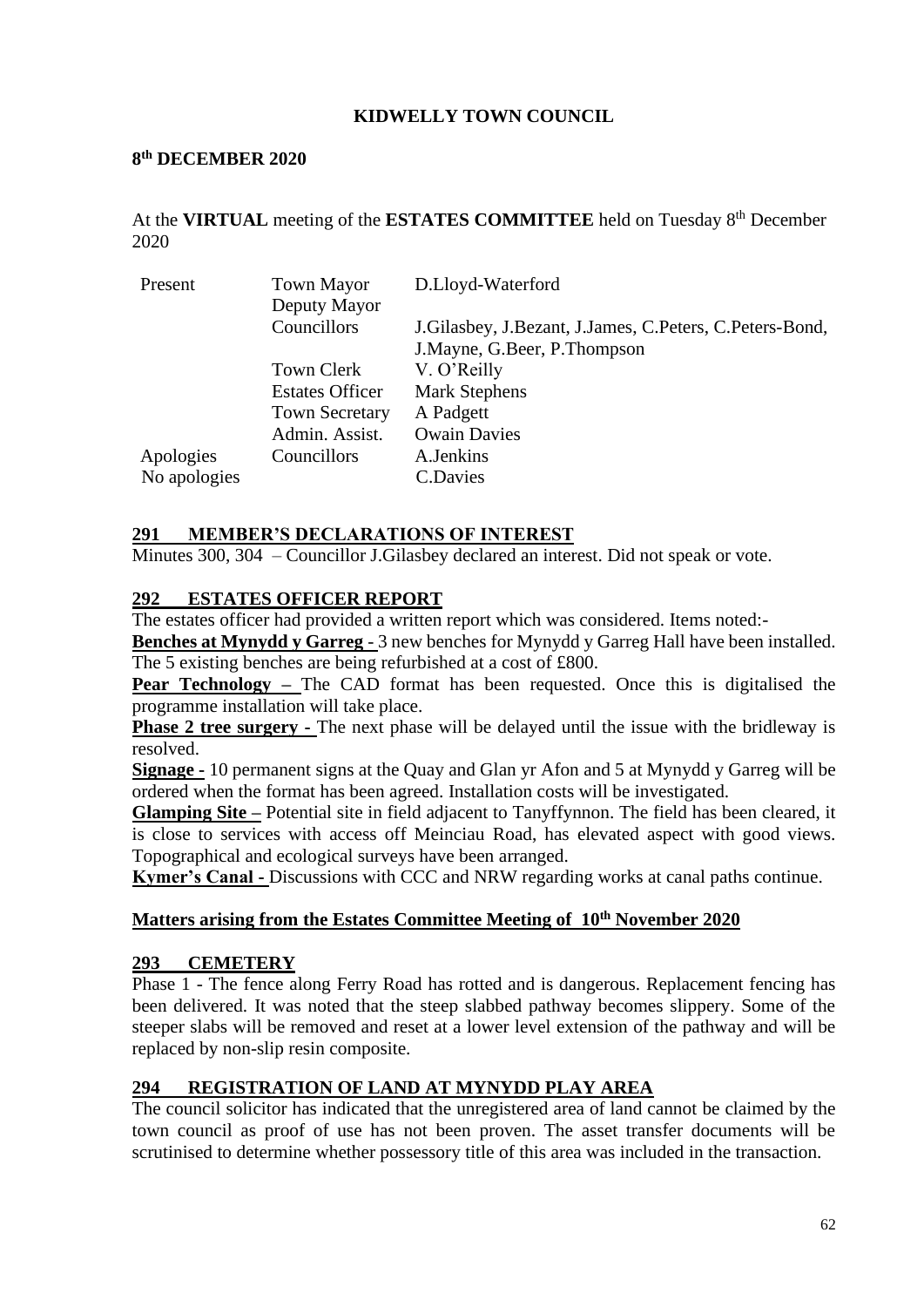#### **295 H19 H15 A12- RENT REVIEW**

A valuation is being determined. A response from the other parties involved is still awaited. The matter has been referred to the council solicitor and a response is awaited.

#### **296 ANIMAL HOUSING ON GL20**

The estates officer had previously carried out a site visit and prepared a report addressing the issues arising from housing pigs on the land. It was noted that retrospective planning will be needed to formalise the buildings already erected. Planning will be required for the additional building requested. The tenant had responded stating that he was awaiting a planning opinion. The matter was deferred until further information has been received and the tenant's response has been considered.

#### **297 HISTORY SHED EXPERIENCE**

The proposed site and access at Glan yr Afon have been surveyed. A block plan showing building locations will be created. A planning application will be made by the council on behalf of HSE once all details are available.

#### **298 KEEP WALES TIDY**

Keep Wales Tidy project – flower planters with trellis have been placed in the town square. Bird feeders and associated items have been located nearby. Note and **Close** this item.

#### **299 SKATE BOARD PARK**

A request for a skate board park has been received. It was previously **RESOLVED**, in principal, to support the project. It had been noted that there is money in the budget for parks development which could be used, in part, for match funding provided that an officially constituted group of skate park users be formed to manage the project and work with the council. The estates officer has meet with those involved and identified land that could be used – play areas at Water Street and Ger y Gwendraeth. Members had been informed that residents of Ger y Gwendraeth had objections to use of land near their homes. Two further sites are possible and will be considered, the rear of the Gwenllian Centre and part of Parc Stephens.

#### **300 BRIDLEWAY TRANSFER – YSGOL GWENLLIAN DEVELOPMENT**

The county council wishes to add the footprint of part of the bridleway (11/31a) to the school development site. Planning permission for the new school will not be approved unless this is done for ecological reasons. THE LEASE;- The county council wish to have a 15 year lease of the bridleway section to include a maintenance contract. It was agreed to request that a maintenance plan for the paths, pond and bridges on CCC land adjacent to the canal be included in any agreement. A charge of £2 per day would be requested for the lease.

It was previously **RESOLVED** to negotiate the terms of the lease as stated above.

### **301 CARNIVAL AT GLAN YR AFON**

The Welfare Committee has requested use of Glan yr Afon for the carnival 2021 and permission to install a container for storage on that site. The car park area is owned by the county council and permission will be needed to locate the carnival there. No decisions can be made until the county council has responded.